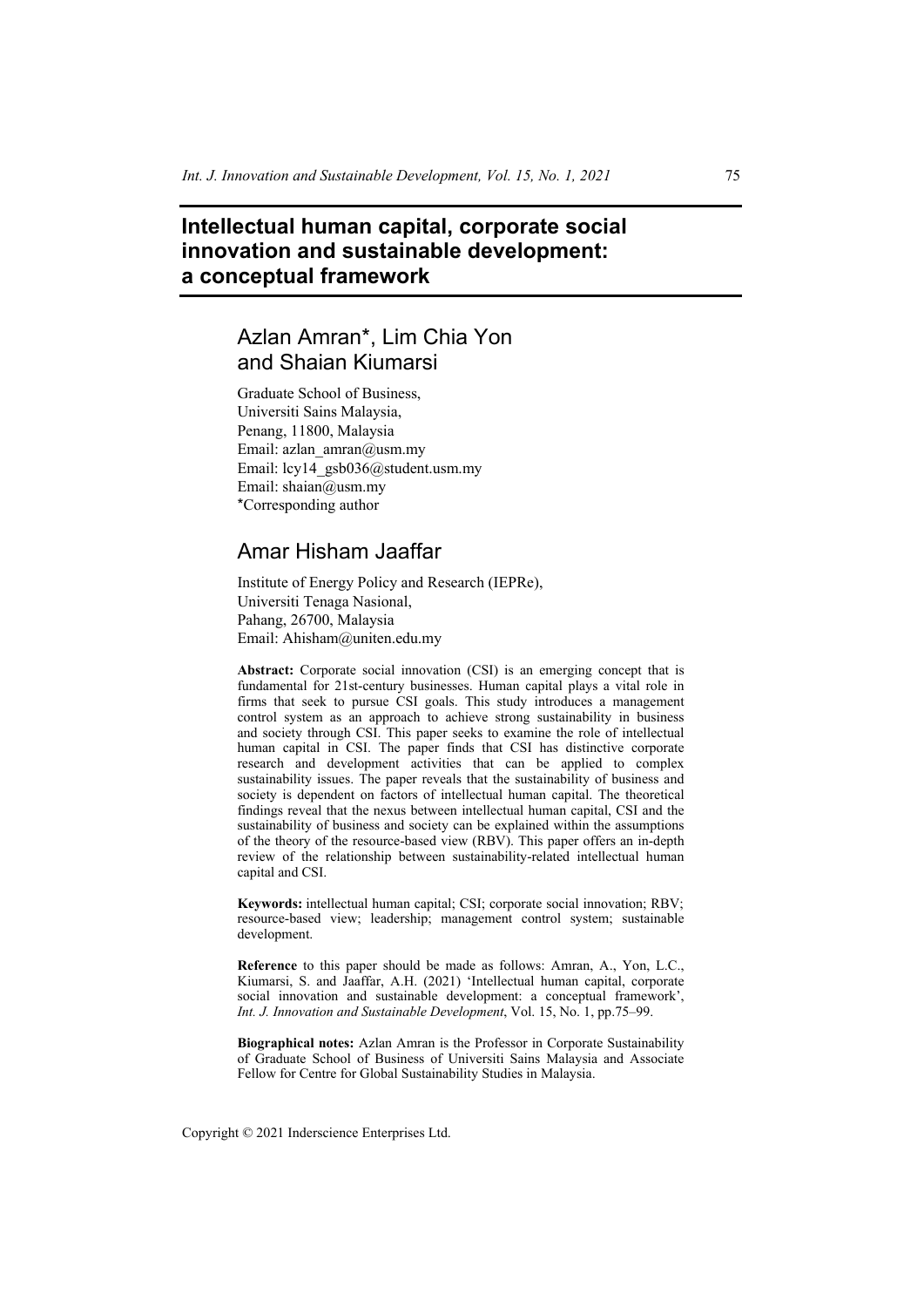#### 76 *A. Amran et al.*

Lim Chia Yon is currently a Lecturer at the Faculty of Accountancy and Business, Tunku Abdul Rahman University College. She is currently pursuing her PhD degree at the Graduate School of Business, Universiti Sains Malaysia. Her research interests include corporate sustainability and social innovation.

Shaian Kiumarsi is currently a Post-Doctoral Fellow at the Graduate School of Business, Universiti Sains Malaysia, where he received his PhD. His Bachelor's degree was in Computer Software Engineering, while he obtained Master's in Business Administration with a speciality in service science, management and engineering (SSME).

Amar Hisham Jaaffar is currently a Senior Lecturer and Researc at the College of Business Management and Accounting (COBA) and a Research Fellow at the Institute of Energy Policy and Research (IEPRe), Universiti Tenaga Nasional, Malaysia.

### **1 Introduction**

In recent decades, many corporations have engaged in a large number of activities that address social and environmental issues. The idea of corporate social responsibility (CSR) has experienced a rapid expansion among businesses because of its fundamental impact on the well-being of society. Nonetheless, some corporations are still trapped because they use the outdated method of value creation that emerged in the last few decades. A large number of them are stuck in a 'socially responsible' mindset, as they consider social issues to lie at the periphery, rather than giving them core or strategic attention (Porter and Kramer, 2011). Corporations are under pressure to reconsider their businesses as a result of the complexity of social issues as well as the growing expectations of their stakeholders. It has become necessary for corporations to use a proactive technique to handle issues of sustainability because of growing environmental risks and societal problems. Violo (2018) stated that, out of the 25 companies worldwide that practise CSI, the 'Sustainable Living Brands' (Lifebuoy, Comfort, Dove, and Ben & Jerry's) of Unilever Plc experienced over 60% growth in business performance in 2016. These brands also grew 50% faster than other business and product lines in the firm. Basically, the goal of Unilever Plc is to double its business size, and the firm is also seeking to reduce the associated environmental impact. Global reports show that many multinational firms have now shifted from corporate social responsibility to corporate social innovation (CSI) in their business outcomes and strategic initiatives (Perkmann et al., 2011; Spiess-Knafl et al., 2015). The practice of CSI is now common among pharmaceutical firms and computer and software firms. For instance, GlaxoSmithKline and Microsoft now have innovative products designed through university partnership and knowledge resource collaboration (Jali et al., 2017). In the USA, CottonConnect, a cotton company, obtained 40% of its total profitability in 2014 through 'Bio Cotton', its sustainable cotton, and the company aims to use 100% sustainable cotton by 2020 (World Economic Forum & Wyman, 2016). It is necessary to use a new approach to handle intractable and complex sustainability issues, and social innovation, whose purpose is to provide novel solutions that will effectively and sustainably address social needs and problems, has emerged as a result (Phills et al., 2008). According to Edwards-Schachter et al. (2012), social innovation prompts an appraisal of the 'hidden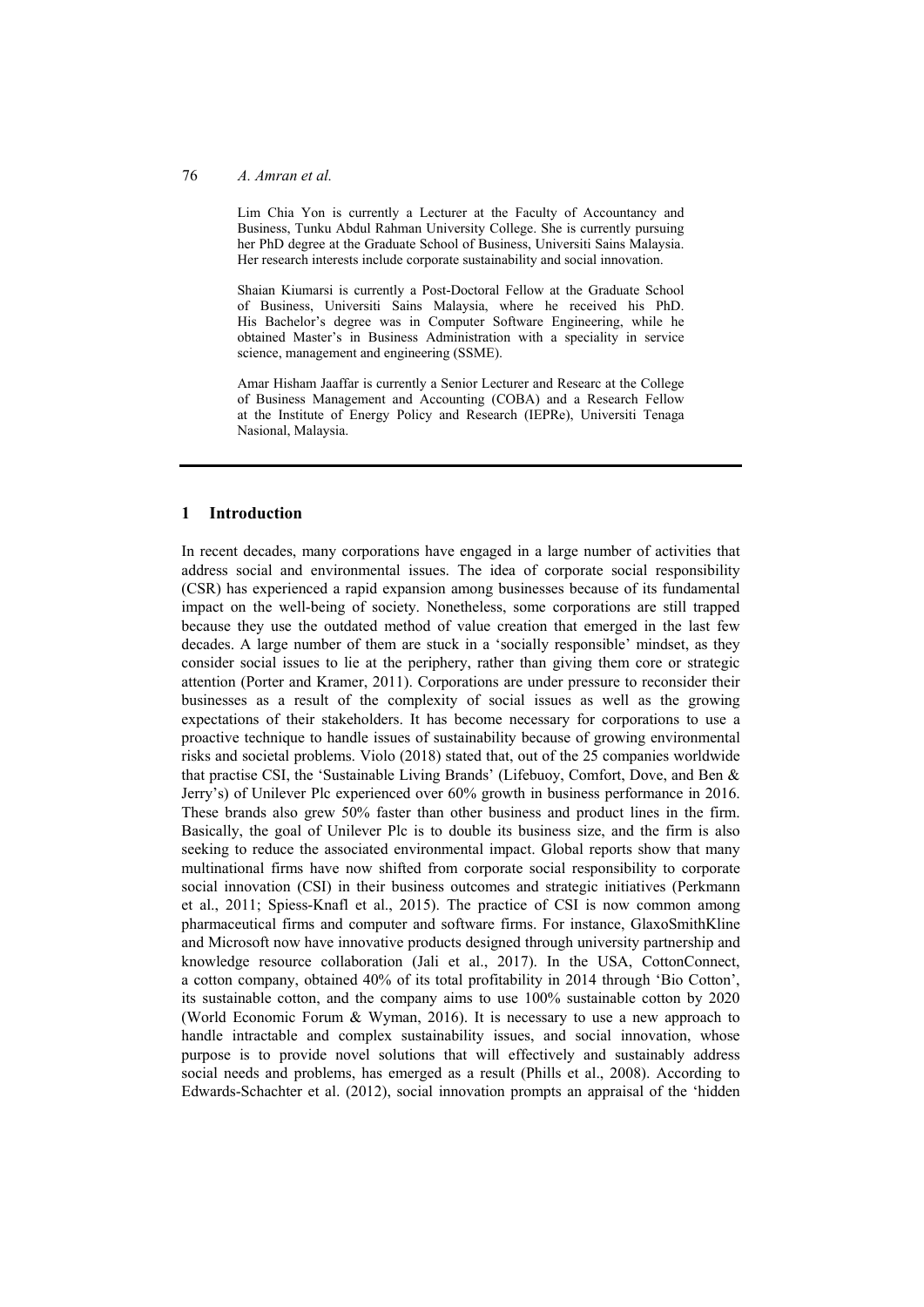nature' of innovation, whereas Pol and Ville (2009) opined that social innovation represents any novel ideas that have the potential to improve the quantity or quality of life.

In essence, the social context has a positive influence on innovation, regarded both as a vehicle for generating economic value and as a potential tool for creating social value (Gabriela, 2012). Despite the existence of a large number of research studies on business innovation, the context of social innovation has not been thoroughly researched (Phillips et al., 2015). Therefore, Barczak (2012) recommended an in-depth investigation into social innovation, citing the increasing number and diversity of social problems. Mulgan (2006) claimed that the majority of the fundamental innovations in the next few decades could be modelled in terms of social innovation. Hence, researchers' discussions on the social innovation paradigm emphasise grassroots innovation, social entrepreneurship, bottom-of-the-pyramid innovation, social business and disruptive innovation (Adrian et al., 2014; Baumann et al., 2006; Seelos and Mair, 2005; Seyfang and Smith, 2007). A common characteristic of definitions of social innovation, irrespective of the framework used or the different disciplines within which the concept is discussed, is that the innovation should lead to social well-being (Ümarik et al., 2014). Accordingly, social innovations are considered as new processes, products and techniques that creatively and sustainably provide a better solution to a social demand (Unceta et al., 2016).

Social innovation conducted at the level of a business is known as CSI. Basically, CSI refers to any innovative activities that combine a distinctive set of corporate assets in partnership with assets from other sectors in order to co-create advanced solutions to handle complex social, economic and environmental issues that influence the sustainability of business and society (Mirvis et al., 2016). The concept of CSI was introduced by Rosabeth M. Kanter from Harvard Business School, who suggested that corporations could utilise social issues as a learning laboratory to identify unsatisfied societal needs (Kanter, 1999). Barczak (2012) stated that there was a need to explore social innovation further within organisational settings. Globally, human capital has been studied in relation to CSI (Abdulai, 2019; Abugre and Anlesinya, 2019; Arora et al., 2019; Yeşil and Doğan, 2019). In sub-Saharan Africa, there is still a great emphasis on CSR rather than CSI. According to Abugre and Anlesinya (2019), there is a positive relationship between CSR and societal development (measured as economic value, reputational business value and human capital value) among multinational companies in sub-Saharan Africa. In contrast, in a study in Asia, Chin et al. (2019) studied human capital as a mediating role between corporate universities and CSI in Chinese firms. Chin et al. (2019) found a positive link between corporate university training and employees' innovative behaviour, because such training motivates employees to have innovative ideas for business and societal sustainability. Although the authors recognised the role played by the universities, they also found that such corporate partnerships may not be effective for small and medium firms whose profit levels and size are smaller than those of their multinational counterparts. Inconsistent and mixed results are reported for US firms. For instance, Arora et al. (2019) found that external inventions and collaborations with universities are common in large US firms, to the detriment of their internal research, indicating that human capital does not seem to be important for CSI in large US firms. Arora et al. (2019) further reported that although US start-up firms are beginning to engage in commercialisation, such external innovation has divided the innovative labour, which has a negative effect on innovation diversity. The findings of Arora et al. (2019) that external innovation is detrimental to innovation diversity reveal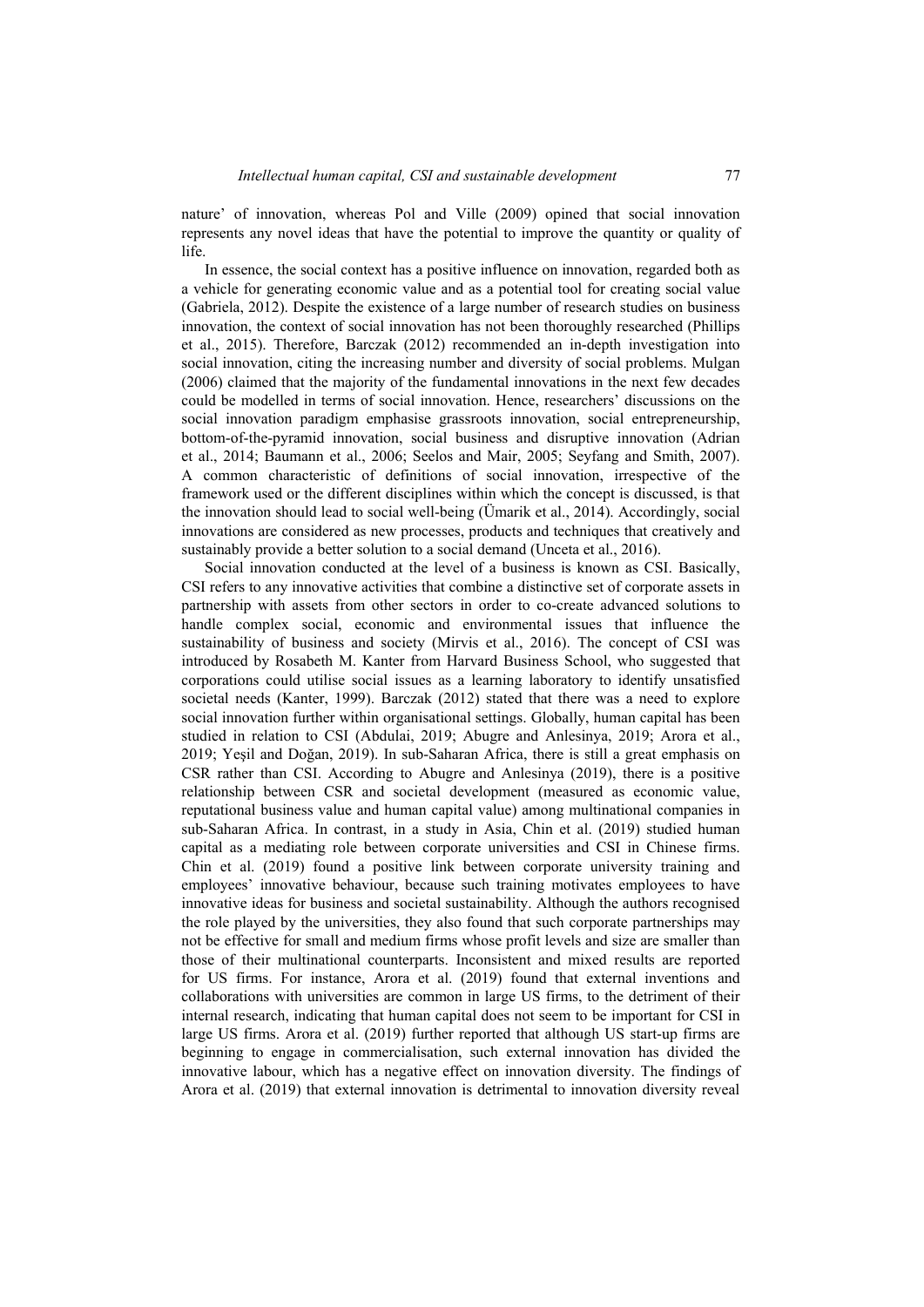that less emphasis has been placed on human capital for internal research. A study in the EU shows that, despite a large number of studies on companies' innovation through human capital in the EU countries and their partners, there is still only a small amount of research on the obstacles to the implementation of CSI and the mechanisms to promote it (Pot et al., 2016).

There are gaps in the literature and inconsistent results about the relationship between intellectual human capital and CSI. Research that uses company reports is limited to discovering the patterns of attitude, competence, creativity, effectiveness and development that help to achieve CSI for a sustainable business and a sustainable society. This calls for the use of questionnaires to capture employees' perspectives. Few studies have examined the role of a change agent (i.e., leadership) to drive CSI practice. Some studies have examined the impact of leadership on innovation, but the inconsistent findings in the leadership–innovation nexus imply that there is a missing link, such as the impact of an implementation system like a management information system. In order to fill these gaps, the objectives of this paper are:

- to establish whether intellectual human capital has a direct impact on CSI
- to test whether the relationship between intellectual human capital and CSI is mediated by leadership
- to discover whether an implementation strategy such as a management information system improves CSI for a sustainable business and a sustainable society.

Since CSI is thought to be a potential instrument for attaining shared value (Baker and Mehmood, 2015; Jaeger-Erben et al., 2015), it is essential to conceptualise CSI so as to provide greater insights into the interpretation of social innovation at the business level. An adequate understanding of the components of CSI, as well as the way in which the societal and environmental expectations of stakeholders can be attained, could guide and influence a corporation's social innovation processes. Consequently, this paper provides a theoretical foundation for the conceptualisation of the construct of CSI. Moreover, the role of intellectual human capital in promoting CSI within the social innovation process has not been thoroughly explored. This paper develops a CSI research framework to determine the influence of sustainability-related intellectual human capital on CSI, using the resource-based view (RBV) as the underlying theoretical foundation.

The framework presents some contributions that differ from past studies on human capital and CSI. First, while past studies have provided evidence that CSI can be achieved through corporate partnership (Jamali et al., 2011; Lin, 2019; Mirvis and Googins, 2018), the basis for this study is that CSI can be achieved through distinctive corporate research and development carried out by the firm's intellectual human capital (its employees). Second, the sustainability of the business and society is dependent on the competence, creativity, development and retention of the firm's employees. Third, while past studies failed to look at how a strategy of CSI could be implemented, this paper introduces a management control system as a moderating variable to improve CSI outcomes. Fourth, while much of the prior literature studied the linear relationship between human capital and CSI (Alt et al., 2015; Bontis et al., 2005; Dakhli and De Clercq, 2004), this study extends the findings on linear or direct effects to an indirect effect through the mediating role of leadership.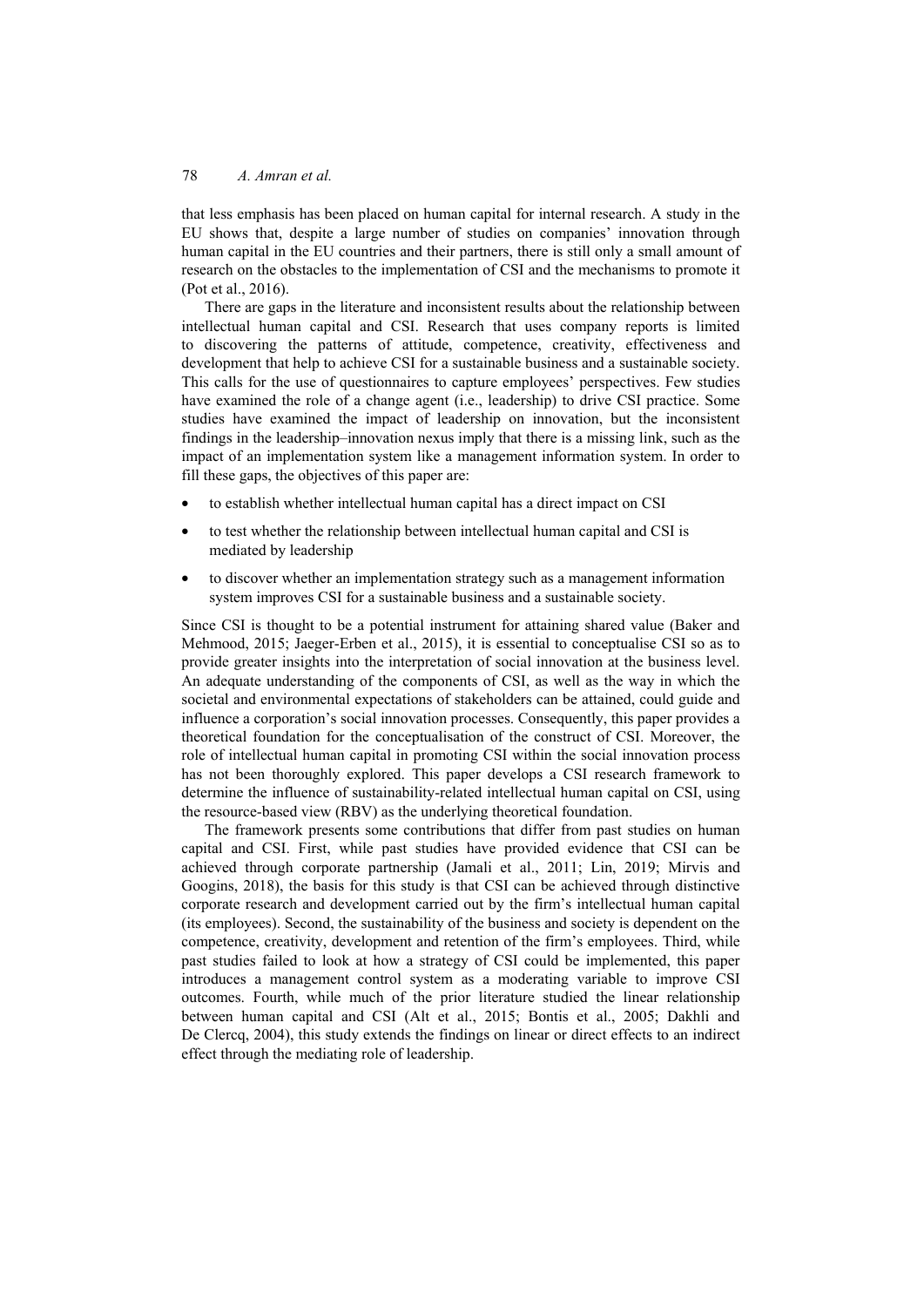### **2 Literature review**

A survey of the literature on social innovation reveals that social innovation encompasses three dimensions, namely those of formalisation, change processes and social outcomes (Choi and Majumdar, 2015). Looking at the dimension of formalisation, social innovation could have several different forms (e.g., a product, a production process or technology). It could also take the form of an idea, a principle, a social movement, a piece of legislation or an intervention, or some combination of these (Phills et al., 2008). Social innovation suggests that the change in the product, concept, process or system is aimed at creating new social value (OECD, 2011). The dimension of change processes describes social innovation in terms of ends and means (Hubert, 2010). Furthermore, Gabriela (2012) proposed that social innovation comprises changes in diverse approaches that alter existing practice. It could also be considered as actions whose purpose is to transform the social relationships at the foundation of social problems (Bouchard, 2012). The dimension of social outcomes emphasises the measurable outcomes or results as well as the demonstrated changes caused by social innovation. According to Pol and Ville (2009), social innovation denotes the creation of new ideas that have a positive influence on the quality and quantity of life. They added that the creation of a better future is the ultimate goal of social innovation. CSI is a concept that depicts the utilisation of social innovation as a strategy by a corporation.

## *2.1 Corporate social innovation*

Although the diffusion of social innovation primarily occurs in organisations that have social aims (e.g., social businesses and social enterprises), some empirical studies have suggested that social innovation should be extended beyond the non-profit and for-profit sectors (Edwards-Schachter et al., 2012). Moreover, Mulgan (2006) contended that business innovation research appears to be relevant to social innovation. Social innovation becomes significant to big corporations as they grow. Some global institutions (e.g. the World Economic Forum) have suggested that more corporations should embark on CSI because it makes a significant contribution to the well-being of society. Based on the shared value concept, the World Economic Forum has claimed that social innovation occurs when corporations take the proactive step of designing and implementing business models capable of increasing income and bettering the quality of life of vulnerable or under-served communities, as well as the bottom-of-the-pyramid markets (Wyman, 2016).

The purpose of this paper is to bridge the gap and provide better insights into social innovation from the perspective of a business corporation. According to Kanter (1999), some corporations are gradually moving beyond corporate social responsibility to CSI. CSI could be considered as an innovation that is done with a 'virtuous intent' that extends far beyond the objective of the firm's profitability (Bright and Godwin, 2010). It comprises any kind of innovative activity or action that combines a distinctive set of corporate assets in alliance with assets of other sectors for the purpose of co-creating advanced solutions to complex social, economic and environmental issues that influence the sustainability of business and society (Mirvis et al., 2012; Mirvis et al., 2016; Phills et al., 2008). The greatest challenge in understanding the concept of CSI is how to distinguish it from traditional CSR. Porter and Kramer (2011) introduced the concept of 'shared value', referring to a growing global movement to make societal impact an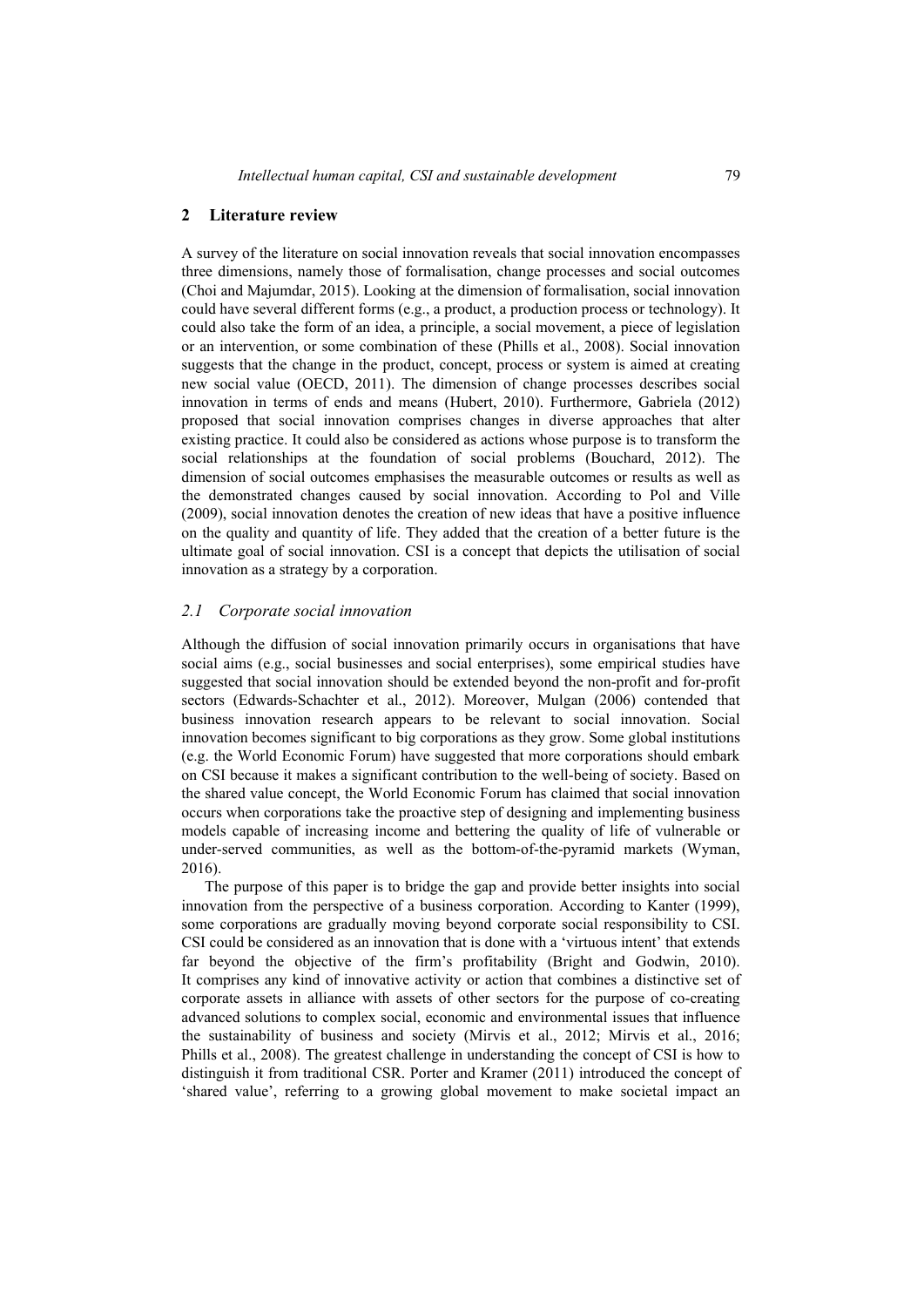integral part of a company's strategy. Because of this movement, traditional CSR activities have become less relevant. A large number of studies have corroborated the idea that CSI is different from traditional CSR activities (e.g. Kanter, 1999; Mirvis et al., 2016; Porter and Kramer, 2011; Saul, 2011; Varadarajan and Kaul, 2018).

The classification of innovation projects or activities simply as CSI could oversimplify the concept. This is because innovation is only genuinely considered as CSI if it includes certain elements such as a strategic investment that involves the use of core skills, encompasses internal and external collaboration, and aims to influence the sustainability of business and society. The majority of traditional CSR activities are rarely embarked upon using distinctive or unique business skills and capabilities (Kanter, 1999), whereas CSI is considered to be the result of a combination of the core skills of the corporation. Hence, CSI uses a wide range of corporate assets in order to address existing social challenges (Mirvis et al., 2016; Saul, 2011). It involves an initiative based on core competences that entails the utilisation of the core skills and best people of a corporation (Kanter, 1999).

Moreover, traditional CSR programs could be the outcomes of a philanthropic intention, whereas CSI signifies a strategic investment that is managed by a corporation in more or less the same way as other corporate investments (Mirvis et al., 2016). CSI therefore represents a greater strategic intention, since it encompasses the integration of social issues into the business agenda as well as the fashioning of a new business practice so as to create shared value (Kanter, 1999; Porter and Kramer, 2011; Saul, 2011). Besides, Cajaiba-Santana (2014) noted that social innovation is considered to be the outcome of the exchange of resources and knowledge by actors who are mobilised via legitimisation activities. Social innovation involves an interactive process that is shaped by knowledge sharing between different actors who have an impact on developments in specific areas with a view to meeting social needs (Phillips et al., 2015). It entails a deeper alliance or collaboration between various functions in a firm and with external parties, with a view to co-creating something new that offers solutions to social issues (Mirvis et al., 2016).

At the business level, a firm implements social innovation with the twin objectives of benefiting the firm and benefiting society (Varadarajan and Kaul, 2018). In essence, CSI represents a valuable instrument for achieving business competitiveness and sustainable development, as it provides novel value through the unlocking of the potentials of undervalued markets, customer segments, talent and relationships (Saul, 2011). CSI provides an opportunity for corporations to create a new source of revenue, so as to create a more socially relevant innovation system (Mirvis et al., 2016). As the societal needs of society and the community are addressed through the creativity and competences of the firm's human capital, the economic activities of society increase and trigger new product lines and services. Therefore, firms benefit from CSI as they can earn increased revenue for survival and competition (Cannon, 2000).

## *2.2 Corporate social innovation dimension*

The basic difference between CSR and CSI is the performance variable. CSR focuses on the reputation of the company, whereas CSI focuses on society. For instance, through CSI, Japanese firms in the areas of health, education, social work, and other services made a crucial contribution to increasing employment in this sector from 23.4% in 1993 to 27.8% in 2003. Similarly, the contribution to social innovation by US firms rose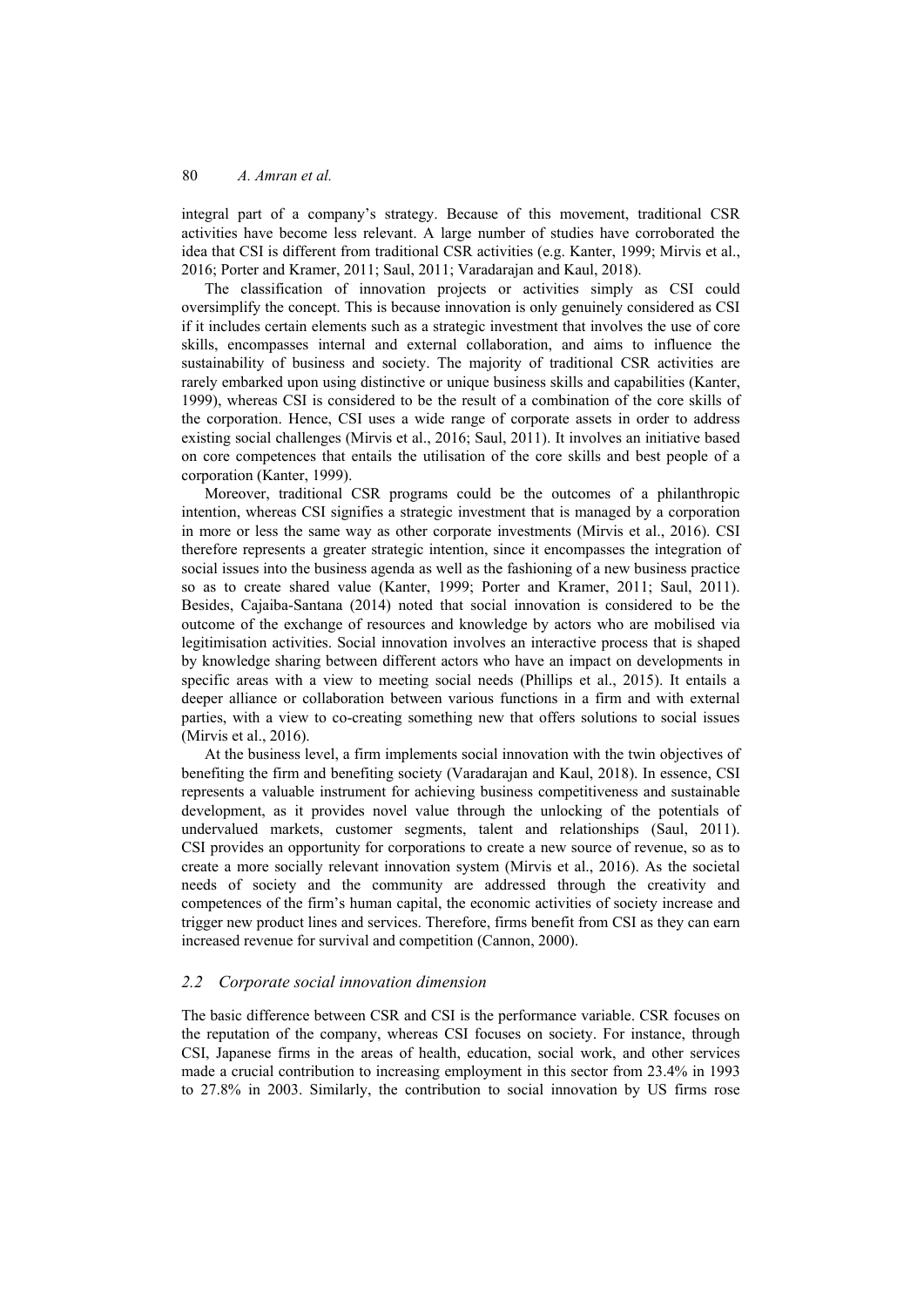from 24.6% in 1993 to 27.5% in 2003 (Mulgan et al., 2007). Globally, Burt's Bees and Vodafone represent good examples of the 25 companies that adopt CSI. In order to attain higher and more competitive profits, Burt's Bees adopted a sustainable program known as the 'Greater Good Initiative'. The corporation empowers its employees in social outreach, natural wellness, leadership and environmental stewardship, with the ultimate purpose of achieving 100% employee engagement by 2020. As for Vodafone, the company introduced a distinctive business line for the purpose of achieving sustainable financial services in developing economies. At the end of 2018, sustainable financial services (via M-Pesa) provided an extra 18% in income for its subsidiary in Kenya, Safaricom (Violo, 2018).

|              | Dimension/variable                   | Details                                                                                   | Source                                                        |
|--------------|--------------------------------------|-------------------------------------------------------------------------------------------|---------------------------------------------------------------|
| 1            | Strategic intent                     | Integration of social and eco-<br>innovation into corporate goals and<br>strategies       | Googins (2013), Birchall<br>et al. (2014), Herrera (2015)     |
|              | Employee development                 | Application of practical problem-<br>solving skills to daily needs                        | Jupp (2002), Odunlade<br>(2017)                               |
| $\mathbf{3}$ | Government and NGO<br>collaborations | Collaborations within the firm and<br>external stakeholders                               | Googins (2013), Mirvis et al.<br>$(2016)$ , Odunlade $(2017)$ |
| 4            | Research and<br>development          | Increase in corporate assets                                                              | Davidsen $(2016)$ ,<br>Birchall et al. (2014)                 |
| 5.           | Social and eco-<br>innovation        | Investment in socially and<br>environmentally relevant research<br>and development        | Googins $(2013)$ ,<br>Mirvis et al. (2016)                    |
| 6            | Sustainable social<br>change         | A business idea or model that solves<br>specific social and environmental<br><i>ssues</i> | Googins (2013), Strandberg<br>(2015)                          |

**Table 1** Corporate social innovation dimensions

Social innovation processes therefore emerged because of growing expectations by stakeholders and the negligible growth encountered by firms, as well as the ineffectiveness of CSR to address challenges. Firms solved these challenges using a social innovation model (Mirvis et al., 2016). This view is supported by Iyer and Soberman (2016), who noted that firms' product innovations are determined by customers' preference for products that are considered to be environmentally and socially friendly. Through sustainable social change, CSI is a vital tool for reducing firms' environmental risks (Eisenhardt and Brown, 1998; Grossman and Helpman, 1994). Thus, it improves the supply chain while identifying and managing green customers (Auriac, 2010). The existence of strategic purpose, research and development, collaborations with government and NGOs, employee development, social and eco-innovation, and sustainable social change (as shown in Table 1) is necessary to address societal issues and problems, including poverty and unemployment (Odunlade, 2017).

### *2.3 Intellectual human capital*

Human capital represents one of the fundamental components of organisational resources. According to Hsu and Wang (2012), corporations may not be able to assemble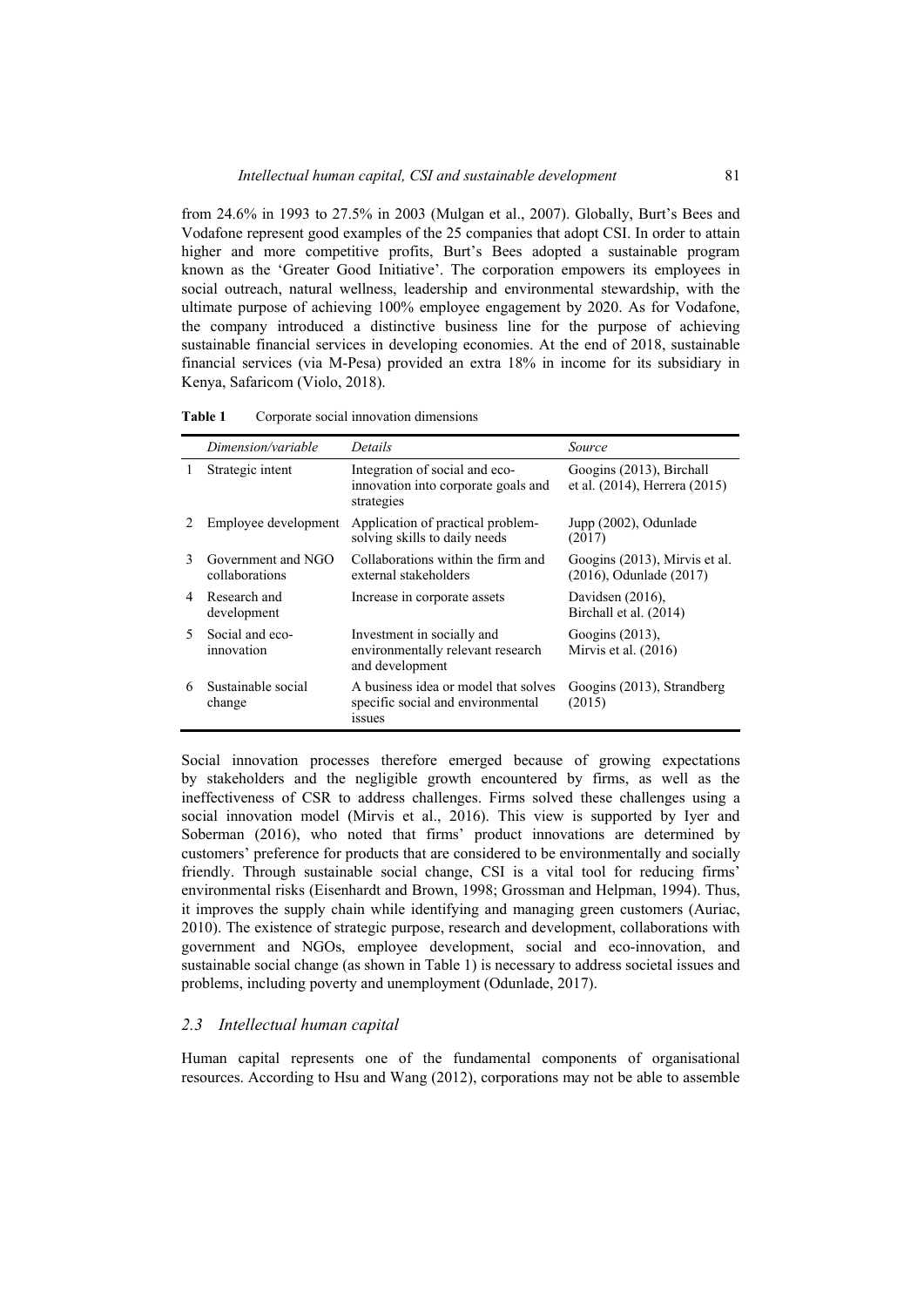and recreate their capabilities if they do not have a human capital endowment. Studies have highlighted three subsets of intellectual capital that are essential in an organisation's performance, namely human capital, social capital and organisational capital (Kang and Snell, 2009; Morris and Snell, 2011). Among these three kinds of intellectual capital, the main focus of this paper is intellectual capital or human capital at the organisational level. Basically, human capital refers to the knowledge and abilities of those employees who are essential to the activities of the organisation (Delgado-Verde et al., 2016). Moreover, Ployhart et al. (2006) stated that human capital is the aggregate of the skills, knowledge, abilities and other competencies of the workforce of an organisation. It consists of all the business capital implanted in its employees, namely their knowledge, experience, competence, attitude, skills, commitment and wisdom (Hsu and Fang, 2009). Generally, human capital is considered to encompass employees' skills, knowledge and competencies, even though Ployhart et al. (2011) claimed that human capital also encompasses personality and general cognitive ability.

Conventionally, the majority of sustainability-based innovations are characterised by vast levels of novelty, uncertainty and variety in the traditional market domain in which the firm often competes (Cainelli et al., 2015). Intellectual human capital is fundamental for the effective introduction of social innovation (a social innovation process), since such an innovation is by its nature knowledge-intensive (Mirvis et al., 2016). The individualistic perspective on social innovation suggests that social innovation is the outcome of the activities of visionary individuals who have the capacity to provide innovative solutions to their community's social issues or to issues that are not adequately handled by the local systems (Cajaiba-Santana, 2014). Moreover, many studies have corroborated the finding that human capital brings about a willingness to adopt social innovation. For instance, Schweitzer et al. (2015) revealed that technologically-reflective individuals have the capability to develop innovations that have a greater influence on society.

Thus, it is rational to assume that the human capital possessed by individuals enables them to identify and create a new business model or technique that can tackle social issues. Mulgan (2006) argued that social innovators usually possess a higher peripheral vision, and have the capability to identify ways to integrate unrelated methods and ideas. Unceta et al. (2016) declared that a large number of researchers favour the idea of social innovation indicators that are connected with the evaluation of features, motivation and contexts within which social entrepreneurs create their socially oriented activities. Marcy (2015) posited that it is the responsibility of a corporation's leaders to generate socially innovative ideas as well as to motivate or lead their employees to implement those ideas. The study added that it would be difficult for many social innovations to succeed without effective leadership.

## *2.4 Sustainable intellectual human capital dimensions*

According to Becker (1964), human capital (HC) is a vital component of intellectual capital. HC is often seen as the only generative intangible (Ahonen, 2000), since an organisation's employees offer the organisation the required competencies, engage in customer relations, and provide the source of its intellectual property (Fincham and Roslender, 2003). Generally, most definitions of human capital conclude that human capital is associated with the competence of employees, and refer to their skills, knowledge, experiences and abilities (Roslender and Fincham, 2004). Therefore, it is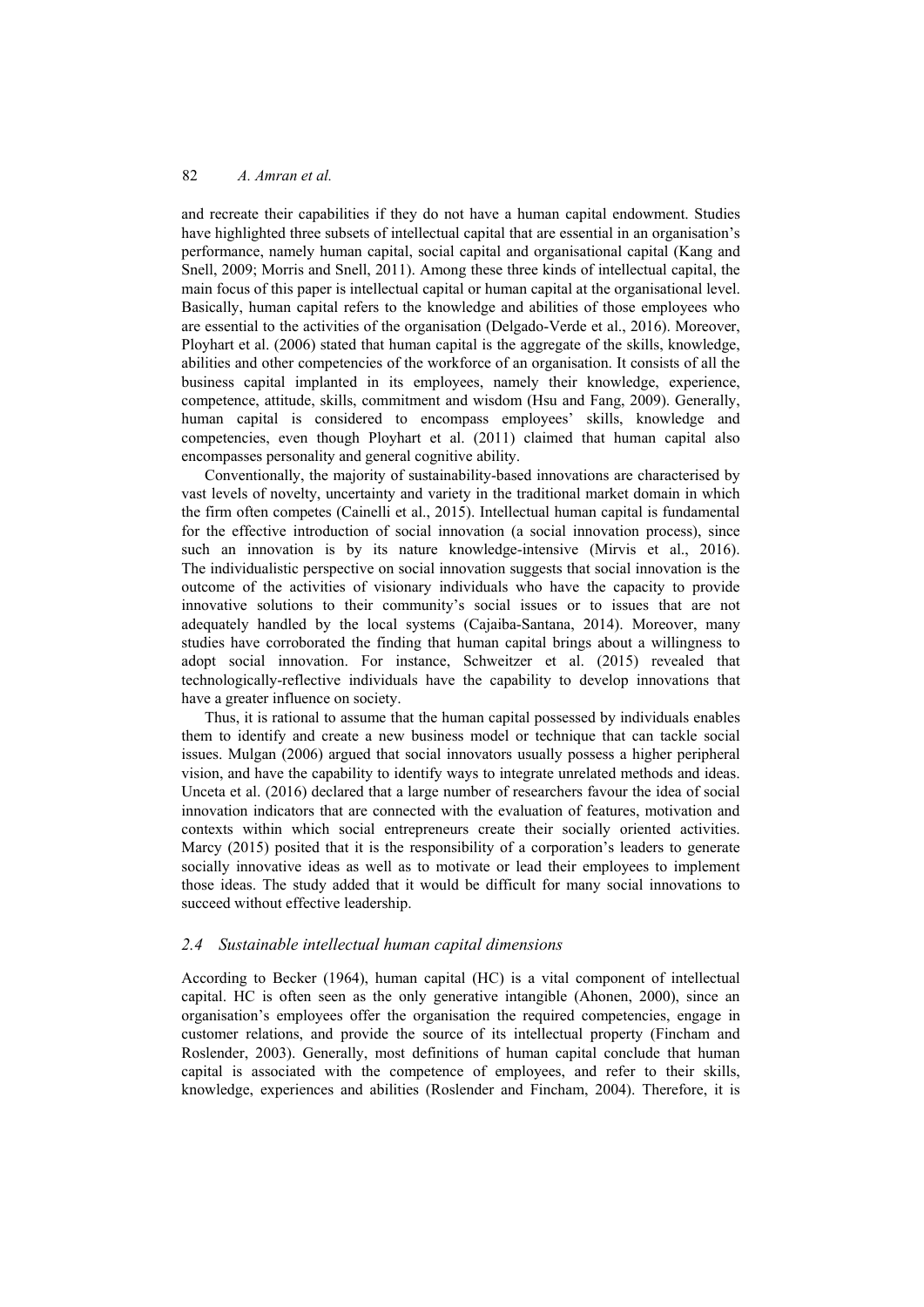impossible to separate human capital from its bearers (Fernandez et al., 2000). The empirical literature (Lepak and Snell, 1999) has discussed the extent of the specificity and uniqueness of HC as well as the way in which a firm's specific HC knowledge can be developed. Moreover, generic HC is mainly acquired via individual efforts (e.g. education and experience) and is easily transferable across firms. Conversely, firm-specific HC occurs as a result of personal learning processes (Lepak and Snell, 1999) and is path-dependent (Barney, 1991). It is seen as the unique skills and competencies that individuals acquire within the setting of their professional activities. Most of the definitions of HC emphasise the individual facets of human capital, irrespective of the setting in which that capital is acquired or mobilised. Nonetheless, some scholars have argued that knowledge is socially constructed, and is derived from interactions with individuals (a concept known as social capital), and that it has an influence on the development of human capital (e.g., Coleman, 1988). Besides, Nahapiet and Ghoshal (1998) described social capital as the aggregation of the actual and potential resources implanted within an individual or social unit, that are available to society as a result of the network of relationships that the individual or social unit possesses. This study considers human capital as a construct on an individual level, meaning the knowledge, skills, expertise, abilities, experience, attitudes and personal networks of an individual.

To tackle the complex issues and problems relating to nature, it is essential to consider these issues from the perspective of sustainable development. Therefore, this paper concentrates on the influence of skills, knowledge and competencies related to sustainability in the management of CSI. Salgado et al. (2018) proposed that the integration of knowledge domains and skills applies in the field of sustainability. Hence, knowledge and competencies in sustainability are important to attain sustainability. The competencies of an individual relating to sustainable development have gained increased attention in the literature over the past few years. A review of the literature indicates that scholars have begun to investigate the human capital, knowledge and competencies that are fundamental for sustainability (Linnenluecke and Griffiths, 2010; Sterling and Thomas, 2006; Tabassi et al., 2016; Wesselink et al., 2015; Wiek et al., 2011).

Furthermore, past research has highlighted the importance of the individual competencies that are needed to tackle sustainability challenges. For instance, Hesselbarth and Schaltegger (2014) identified emergent method, subject-specific, social and personal competencies as the crucial change agents of sustainability. These competencies enable individuals to solve real-world sustainability problems, and to identify and utilise opportunities within the context of education for sustainability. According to Thomas and Day (2014), past studies focused on diverse kinds of sustainability, namely capabilities (e.g., systems, critical, holistic and interdisciplinary thinking), effective outcomes (e.g., behaviours, ethics, values and attitudes), and big picture perspective (e.g., future thinking, participatory decision-making and action). Other characteristics include environmental advocacy and involvement in action, knowledge and information management, and critical reflection.

Regarding the competencies for sustainability, Wiek et al. (2011) highlighted five crucial kinds of competencies that enable graduates to handle complex sustainability problems. They include anticipatory, systems-thinking, strategic, normative and interpersonal competencies. Moreover, Sterling and Thomas (2006) identified eight vital sustainability-related competencies, namely: competence in placing value on the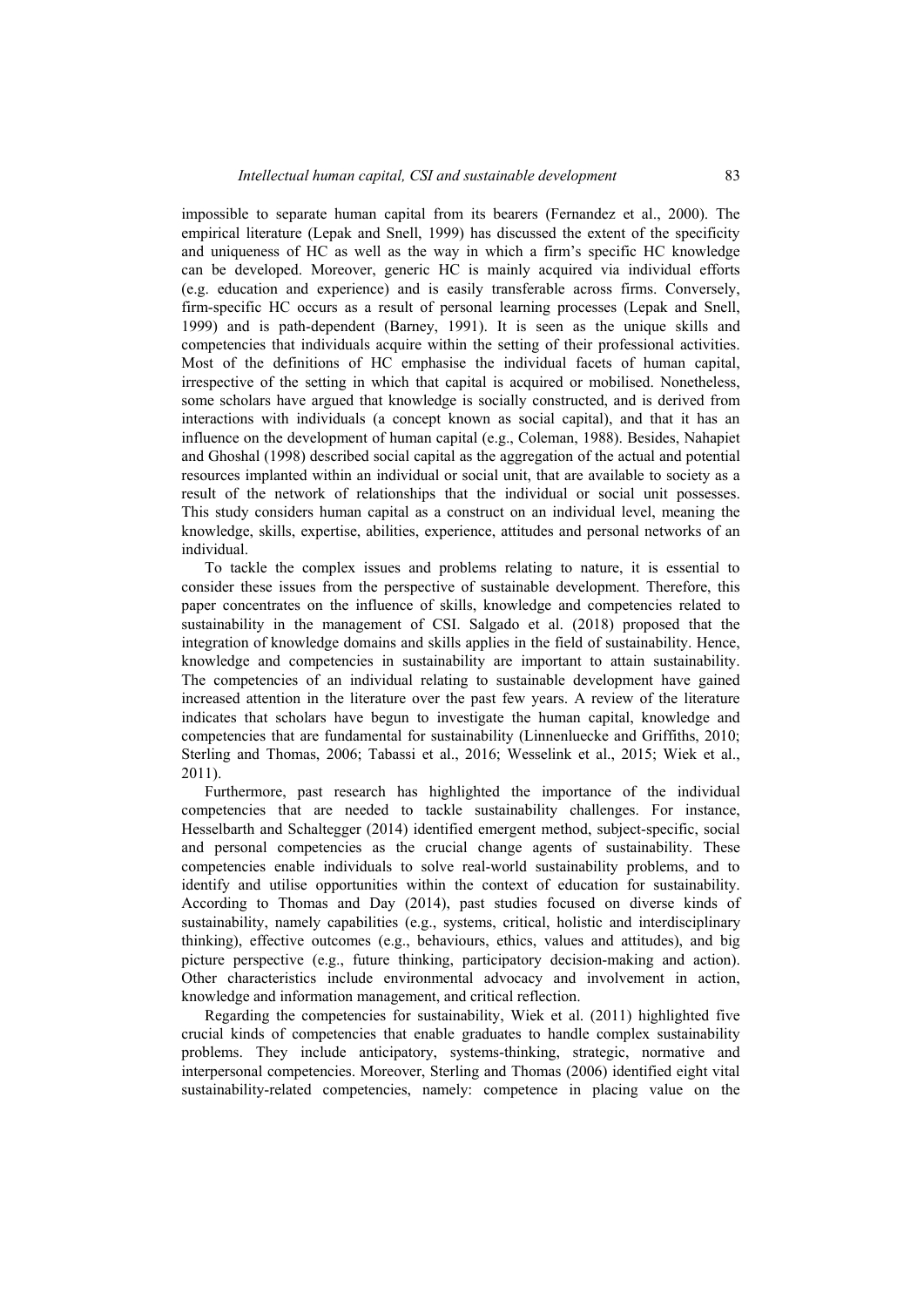environment, diversity and justice; competence in the knowledge of interrelated social, economic and ecological systems; competence in the knowledge of the principles of sustainable development; and competence in the knowledge of sustainability problems and issues. Others include competence in working across disciplines, competence in cooperative action and conflict resolution, and competence in taking action that leads to change (Table 2).

|              | Dimension/<br>variable    | Details                                                                                                                                              | Source                                                                                              |
|--------------|---------------------------|------------------------------------------------------------------------------------------------------------------------------------------------------|-----------------------------------------------------------------------------------------------------|
| $\mathbf{1}$ | Employees'<br>competence  | Skills, qualifications, training, education<br>and individual knowledge                                                                              | Chen and Chen (2004), Gogan<br>(2014), Užienė (2015), McElroy<br>(2002), Chizari et al. (2016)      |
|              |                           | System thinking anticipatory, normative,<br>strategic and interpersonal, knowledge,<br>coorperative action and conflict<br>resolution                | Wiek et al. (2011), Sterling and<br>Thomas $(2006)$                                                 |
| 2            | Employees'<br>attitude    | Teamwork, commitment to innovate,<br>individual network                                                                                              | Chen and Chen (2004),<br>Santos-Rodrigues et al. (2013),<br>Mention (2012), Hashim et al.<br>(2015) |
| 3            | Employees'<br>creativity  | Know-how and innovation, create value,<br>capabilities to think                                                                                      | Chen and Chen (2004),<br>Santos-Rodrigues et al. (2013),<br>Ross (1997)                             |
| 4            | Employees'<br>development | Agility to cope with the dynamic<br>business environment, employee<br>relations climate, development rate,<br>training investment, and training cost | Baron-Cohen (2011), Provo<br>$(2016)$ , Bontis and Fitz-enz<br>(2002)                               |
| 5            | Employees'<br>retention   | Retention policy, compensation,<br>succession and talent planning                                                                                    | Gogan (2014)                                                                                        |
| 6            | Employee<br>effectiveness | Expense factor, revenue factor, income<br>factor, and human capital ROI                                                                              | Bontis and Fitz-enz (2002),<br>Bhatt and Altinay (2013)                                             |

**Table 2** Sustainable intellectual human capital dimension

## **3 Underlying theories**

In this section, we elaborate the conceptualisation of the variables identified in Sections 2.1–2.4, as well as highlight the management theory which supports the conceptual framework of the research. The conceptual framework of this present study focuses on intellectual human capital as a driver of CSI, which leads to CSI. The framework was supported by the theories of RBV and diffusion of innovation (DOI) (Rogers, 1962; Rogers and Seddon, 2003), albeit the framework does not exist in the literature. Moreover, the path relationship among the highlighted variables in the research framework is a novel idea in the literature used to examine the possible or available opportunities in this sector.

Basically, the RBV theory of the firm opined that firms create and maintain a distinctive bundle of resources which cannot be easily copied by their competitors. It states that the firm's source of competitiveness is the distinctive bundles of tangible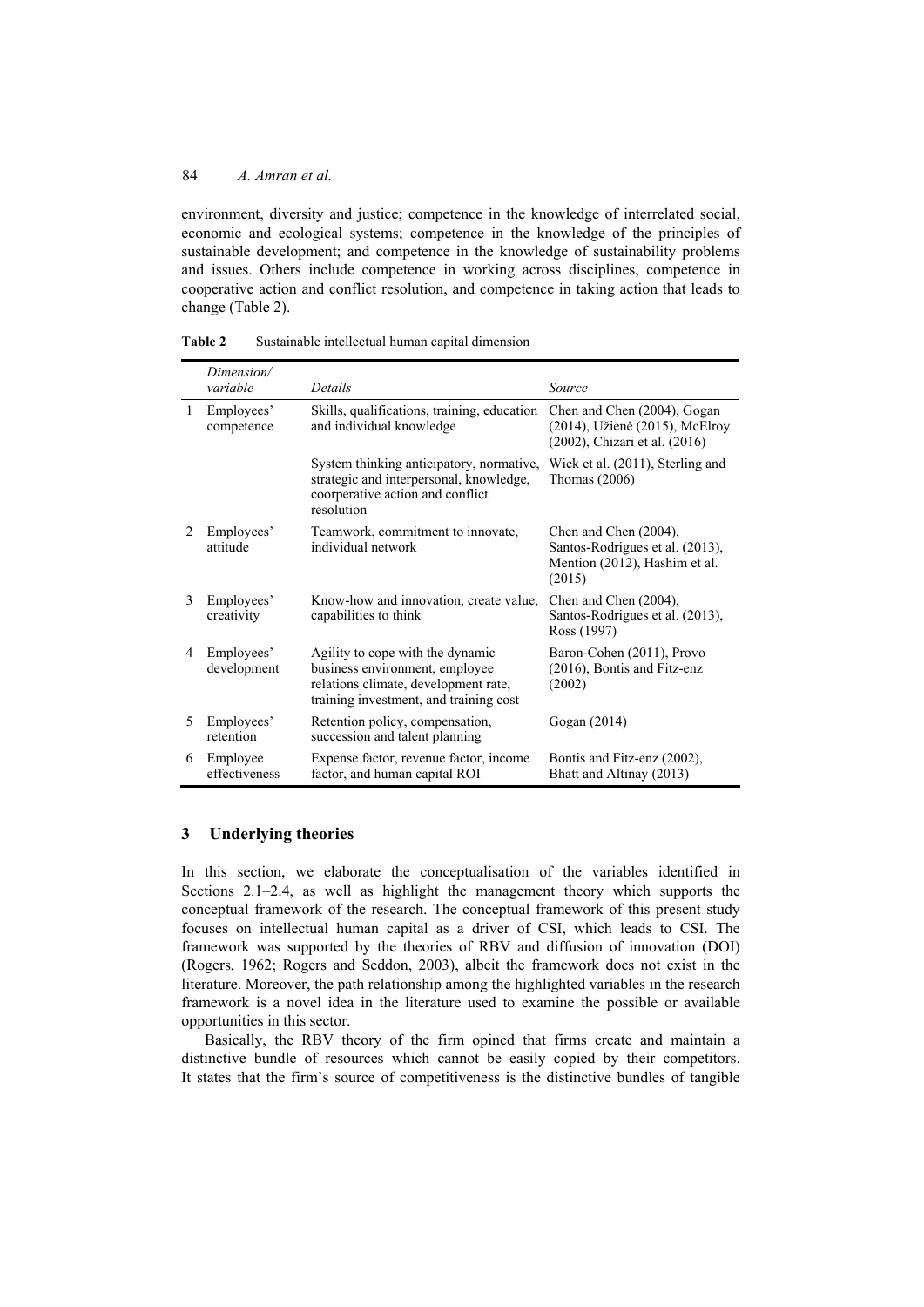and intangible assets which are imperfectly imitable, valuable, rare and sustainable (Barney, 1991). The essence of the theory is to describe the way organisations preserve distinctive and sustainable positions in a competitive environment (Hoopes et al., 2003). The main idea of RBV theory is that competitions exist between organisations in terms of their capabilities and resources (Barney, 1991; Wernerfelt, 1984). Hence, the competitors of an organisation could be recognised through the resemblance of their resources, products, capabilities and substitutes (Peteraf and Bergen, 2003). In essence, a resource refers to anything which could be considered as a strength for an organisation (Wernerfelt, 1984), and it comprises any tangible or intangible asset which is semipermanently tied to the organisation (Caves, 1980). Examples of resources are employee knowledge, abilities and skills; brand names; capital; machinery and technology; contracts; and efficient processes and procedures (Wernerfelt, 1984). Previous studies have also investigated the dynamic life cycle of resources and capabilities from birth to death (Helfat and Peteraf, 2003). The RBV opined that an organisation consists of physical, human and organisational resources (Barney, 1991; Amit and Schoemaker, 1993). The resources which are imperfectly imitable, valuable, rare, and imperfectly substitutable represent the primary source of sustainable competitive advantage in order to attain sustained superior performance (Barney, 1991).

Based on the RBV of the firm, we present a conceptual framework of CSI. According to the kernel of the RBV theory, the main drivers of an organisation's business value creation are its resources (Massey, 2016). This is because the resources of an organisation constitute the distinctive basis value that enables the corporations to formulate a strategy and allied activities that are capable of addressing certain market and needs. Conventionally, one of the fundamental aspects has been the connection between resource base and innovation (Barney, 1991; Wernerfelt, 1984). From the management tradition or perspective, researchers usually concentrate on tackling the influence of organisational resources on the corporations' innovative success. There is a general belief that all kinds of innovation normally originate from the corporation's resource base. For instance, researchers have emphasised the influence of organisational resources in sustainability-oriented innovation, with specific attention given to environmental innovation (Cainelli et al., 2015; Lee and Min, 2015; Leonidou et al., 2013).

Since CSI is considered as a facet of sustainability-oriented innovation, it could be argued that the viewpoint of RBV is applicable to CSI. Due to its complexity and dynamism, the success of CSI depends on the corporations' resources and competencies (Sanzo-Perez et al., 2015). According to the RBV context, human capital is seen as a crucial resource (Barney, 1991), and superior knowledge and skills are expected to improve the outcomes of the firm (Datta and Iskandar-datta, 2014). For instance, the ability of a corporation to innovate is closely connected to the intellectual capital, i.e., it is the capacity to effectively use its knowledge and resources (Subramaniam and Youndt, 2005).

## **4 Conceptual research framework (will be added by Al-Amin at later stage)**

The importance of intellectual human capital on corporate responsibility rests on the argument of Razafindrambinina and Kariodimedjo (2011) that corporate responsibility is a result of certain conditions that are responsible for the firm's level of corporate social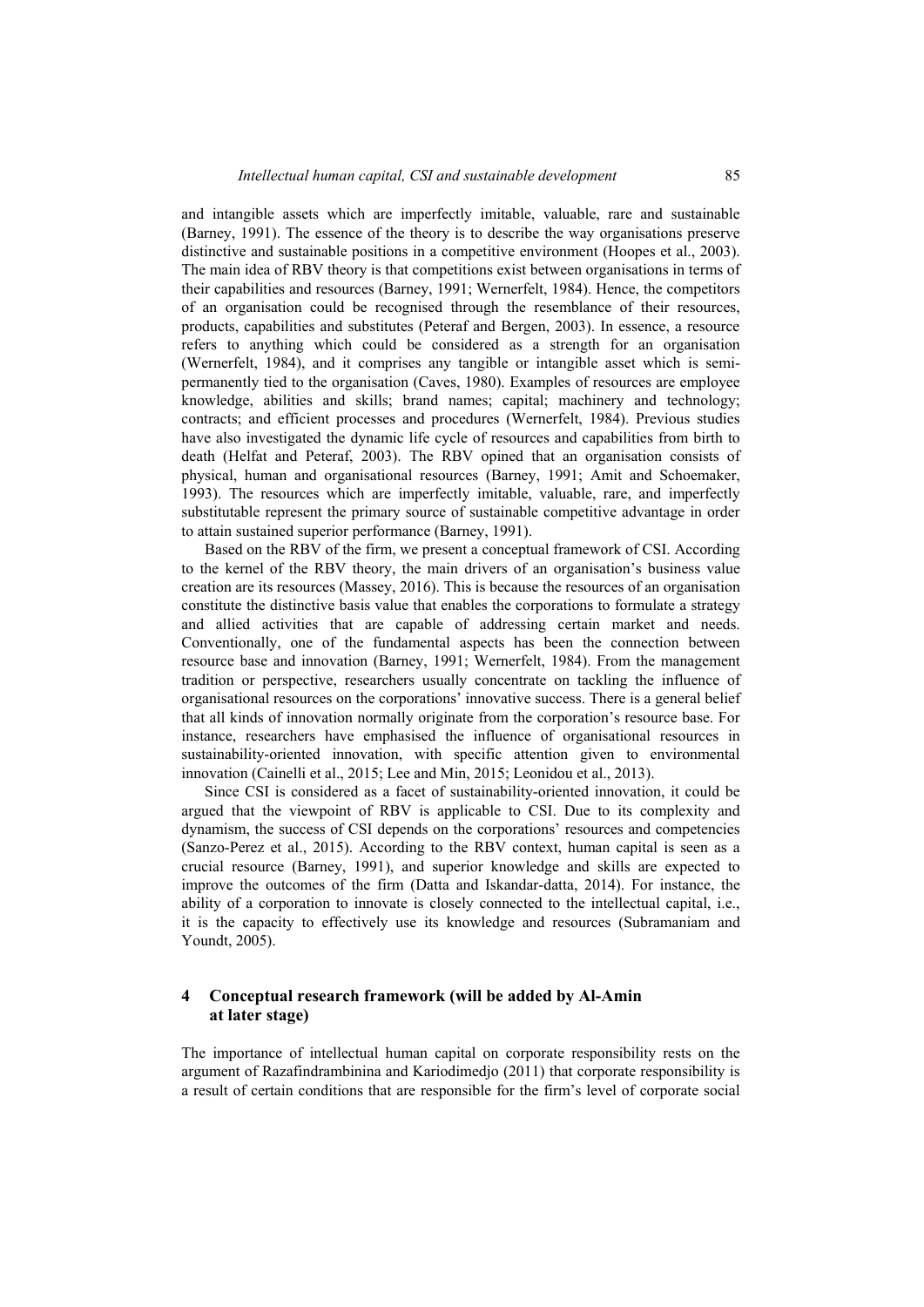power. The authors argued that corporate social responsibility represents a firm's top organisational needs, and for the firm to engage in any CSR activities, it must first fulfil its intellectual capital. Thus, CSR is conditioned on the level of a firm's intellectual human capital. Therefore, the goal to design and implement CSI depends on the intellectual human capital of the company to create firm value and sustainable business and society.

Figure 1 presents the conceptual framework developed in this study based on the review of literature in Sections 2.1–2.4. In the framework, the dependent variable (DV) is CSI, the explanatory variables (IV) are the characteristics of human intellectual capital, whereas change agent (leadership) is the mediating variable (MV). Since social innovation is considered as an asset for sustainable development (Hubert, 2010), it is imperative to identify the factors that drive it. CSI is often seen as the outcome of a complex and interactive process; hence, sustainability-related human capital could be perceived as the foundation for the effective introduction of CSI. Some theoretical and empirical studies (e.g., Kato et al., 2015; Subramaniam and Youndt, 2005) have stressed the influence of human intellectual capital on the innovative performance of an organisation. As the popularity of sustainability practices increases, it is fundamental to gain insights into the knowledge and skills which should be possessed by employees and managers in order to manage sustainability-related innovation. There is a consensus among scholars that intellectual human capital (e.g., knowledge, skills and abilities) plays a fundamental role in facilitating sustainability initiatives (Cavicchi et al., 2017).



**Figure 1** Sustainable intellectual human capital, change agent and corporate social innovation

According to Metcalf and Benn (2013), effective or successful implementation of corporate sustainability or CSR necessitates leaders or managers who have the abilities and emotional intelligence to think through complex problems, and adaptively manage complex problem-solving. By the literature in a healthcare setting, Cavicchi et al. (2017) opined that intellectual capital management could play a vital role in shifting toward sustainability. The study developed a model of sustainable intellectual capital for healthcare organisations, in response to the recommendation that the relationship between sustainable development strategy and intellectual capital should be investigated.

**Employee Effectiveness**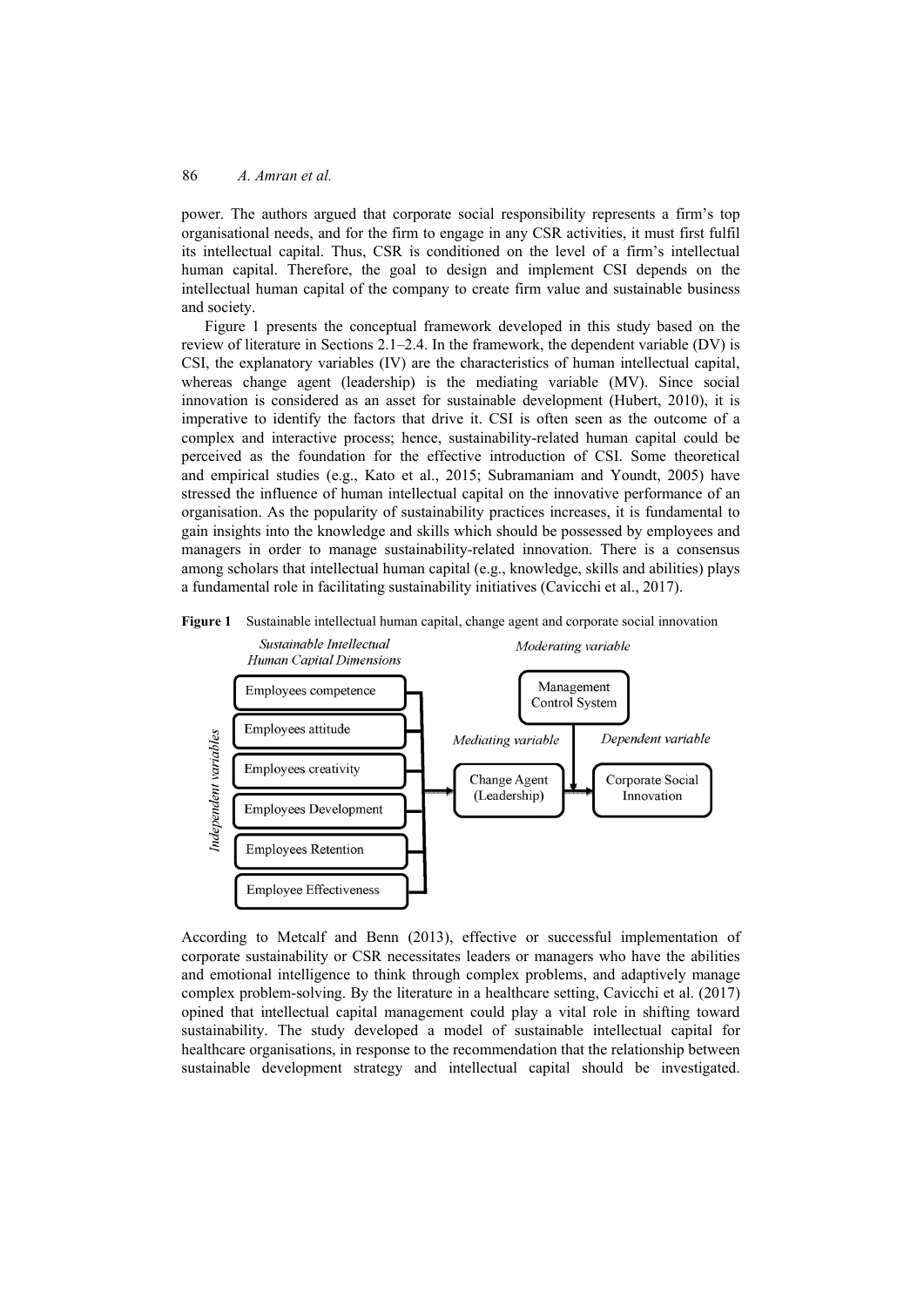Responding to a suggestion by Allee (2000), the study extended the conceptualisation of intellectual capital within the setting of sustainable development.

Basically, individuals occupy a central role (especially in the absence of ready-made structures) in implementing corporations' sustainable development (Siebenhüner and Arnold, 2007). The aggregation of sustainability-related human capital provides the corporation with better insight into sustainability issues. This will enable them to understand the way to explore or exploit knowledge and skills within the areas of sustainable development. Moreover, one of the most fundamental tools to attain a successful sustainability-oriented corporation is to possess a change agent for sustainability within the organisation. This change agent is the actor who deliberately solves ecological and social problems using entrepreneurial techniques so as to bring sustainability management into organisational practice with a view to facilitating sustainable development (Hesselbarth and Schaltegger, 2014).

Mulgan (2006) posited that social change is motivated by high individual innovators who have the capacities to communicate complex ideas in a practical way so as to attain desirable results. The study added that social change is influenced by millions of individuals and several intellectual and organisational leaders. Hence, a large number of social innovations have been driven by these broader movements. According to this viewpoint, intellectual human capital (e.g., sustainability-related knowledge, competencies and skills) plays a vital role in CSI. Recently, Doyle and Kathryn (2016) investigated the role of individual cognition in the implementation of shared value. The study recommended that personal knowledge creation (i.e., individuals routine practices or engagements that offer them objective thought patterns and emotions) is capable of resolving tensions in the simultaneous creation of economic value and social benefit. Hence, it could be rationally argued that human capital has an effect on sustainabilitybased strategy implementation. This is because, human capital influences critical thinking ability, problem-solving and the consideration and selection of strategies. Besides, sustainability-related competencies enhance the capacity of the corporation to balance the creation of social value and financially driven goals.

There are several reasons why this paper focuses on top-level managers, even though there are other members of a corporation. First, the empirical literature contended that top-level managers determine strategic decisions (Wiersema and Bantel, 1992), aggressive moves (Augier and Teece, 2009) and innovation (Hoffman and Hegarty, 1993; Marcy, 2015). People who have broad sustainability-related knowledge could be more proactive in interpreting sustainability issues and consider them as opportunities rather than threats. Thus, the intellectual human capital of top-level managers has an influence on their capabilities to identify new practices as well as their willingness to adopt it. The knowledge and competencies of top-level managers, particularly in the spheres of sustainability are essential for them to easily identify opportunities from social innovation with a view to incorporating the shared value concept into the business agenda.

Moreover, it is the responsibility of the top-level managers to articulate the mission of the corporation, motivate the employees to share and utilise knowledge related to sustainability. Therefore, top-level managers could communicate strong signals through these process about the emphasis of the corporation on social innovation. Because the issue of sustainability is not a routine job, competencies related to sustainability are important for developing the appropriate techniques of achieving sustainable solutions (Wesselink et al., 2015). Hence, managers and leaders are important in achieving shared value, as well as developing novel knowledge and new skills. Examples of such skills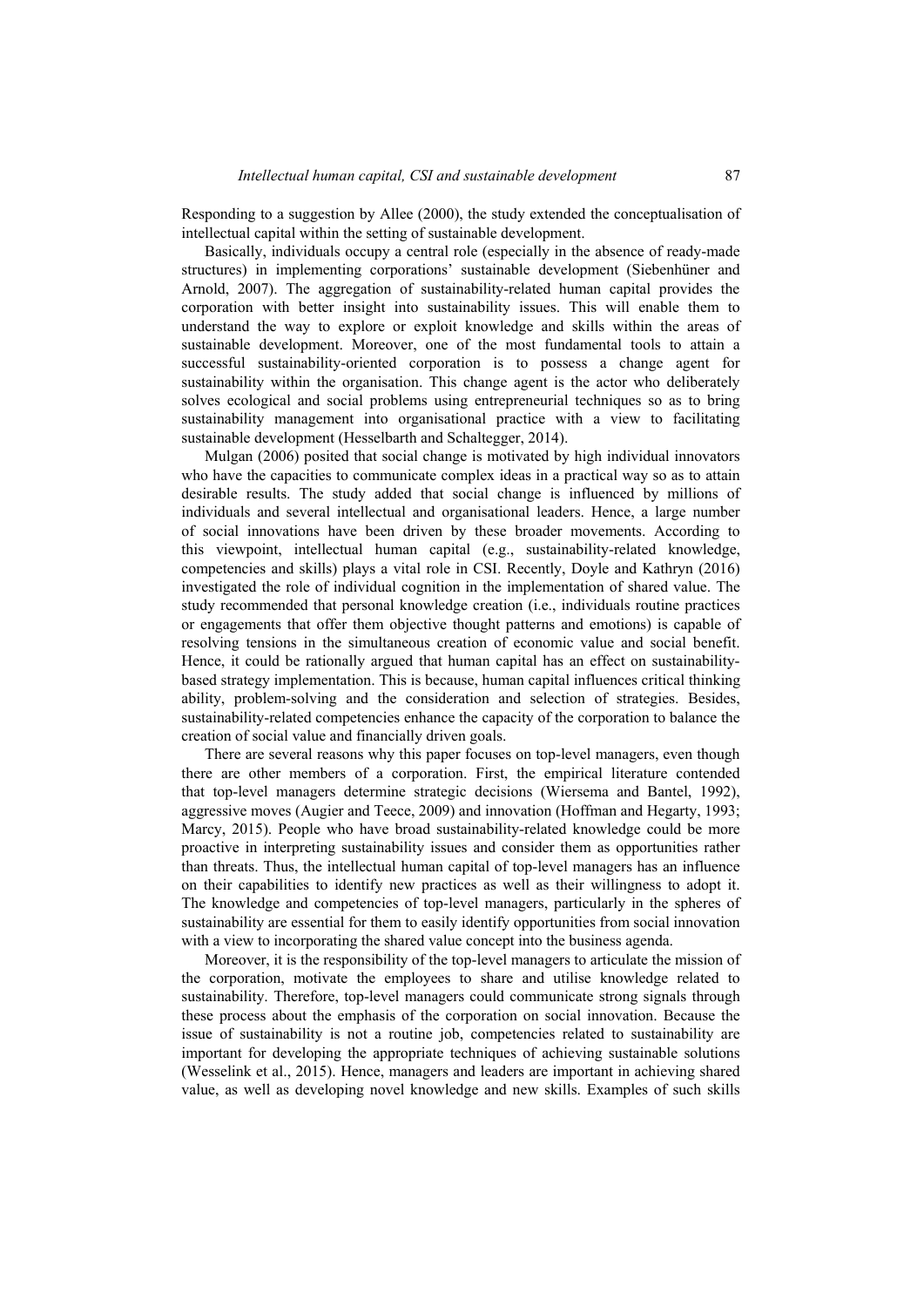include the greater or deeper appreciation of the needs of the society, a better understanding of the accurate foundation of the productivity of a corporation, as well as the capabilities to collaborate with external partners (Porter and Kramer, 2011). From such context, this study contends that individuals who possess greater intellectual human capital of sustainability have a greater likelihood of engendering social innovation. Hence, this study opines that intellectual human capital promotes CSI.

In their discussion on how human capital could affect societal innovation, Dakhli and De Clercq (2004) argued that the combination of educational attainment, physical well-being and the economic resources of the firms' employees could result in societal innovation. Places and regions with firms that have a high level of human capital would be economically successful due to the expertise and skills of human capital of the firms than areas with firms whose human capital are low in expertise, knowledge and competencies to identify business and societal problems that would trigger societal innovation (Maskell and Malmberg, 1999). Herrigel (1996) supported the claim that societies which enjoy economic prosperity, social innovation and entrepreneurial vitality are firms that use their human capital to interact with the society on what products and services are needed. Through the expertise, attitude and competence of human capital, they can carry out a sustainability SWOT analysis to ensure a good network between the business and the society. Therefore, the firm's human capital enhances and increases societal productivity level. Thus, an increasing level of economic activity would be achieved. As the economic activity increases, Cannon (2000) stated that the needs of the society would increase simultaneously, thus influencing firms to be more innovative by establishing new processes and product lines that would address increasing societal needs and complex business challenges.

Figure 1 indicates that the firm's human capital can achieve corporate performance and sustainable success, and the firm's competitiveness. The CSI could help a firm's managers to take different strategic decisions in what types of product lines and information and supply processes could influence the sustainability of the business and society. The importance of CSI may address the degree and sources of innovation that could drive business and societal sustainability. Incremental innovation, radical innovation, innovation generation and innovation adoption are different facets of CSI that could drive the long-term business and societal sustainability. Prior literature has linked the degrees, type and sources of CSI to sustainable success (Subramaniam and Youndt, 2005; Mattera and Baena, 2015; Dost et al., 2016).

The importance of intellectual human capital on CSI has been well documented. However, much of the literature in this area failed to justify how intellectual human capital could affect CSI and how CSI could be improved, thus leaving both a mediating and moderating gap in organisational behaviour studies. Using a conceptual review of related literature, this study proposes leadership as a change agent that mediates between intellectual human capital and CSI. It also introduces a management control system as a moderating factor to firms' leaders implement shared visions and values on CSI towards achieving a sustainable business and society. The literature used in this paper is among the most well cited and researched in the fields of organisational behaviour, innovation and sustainability.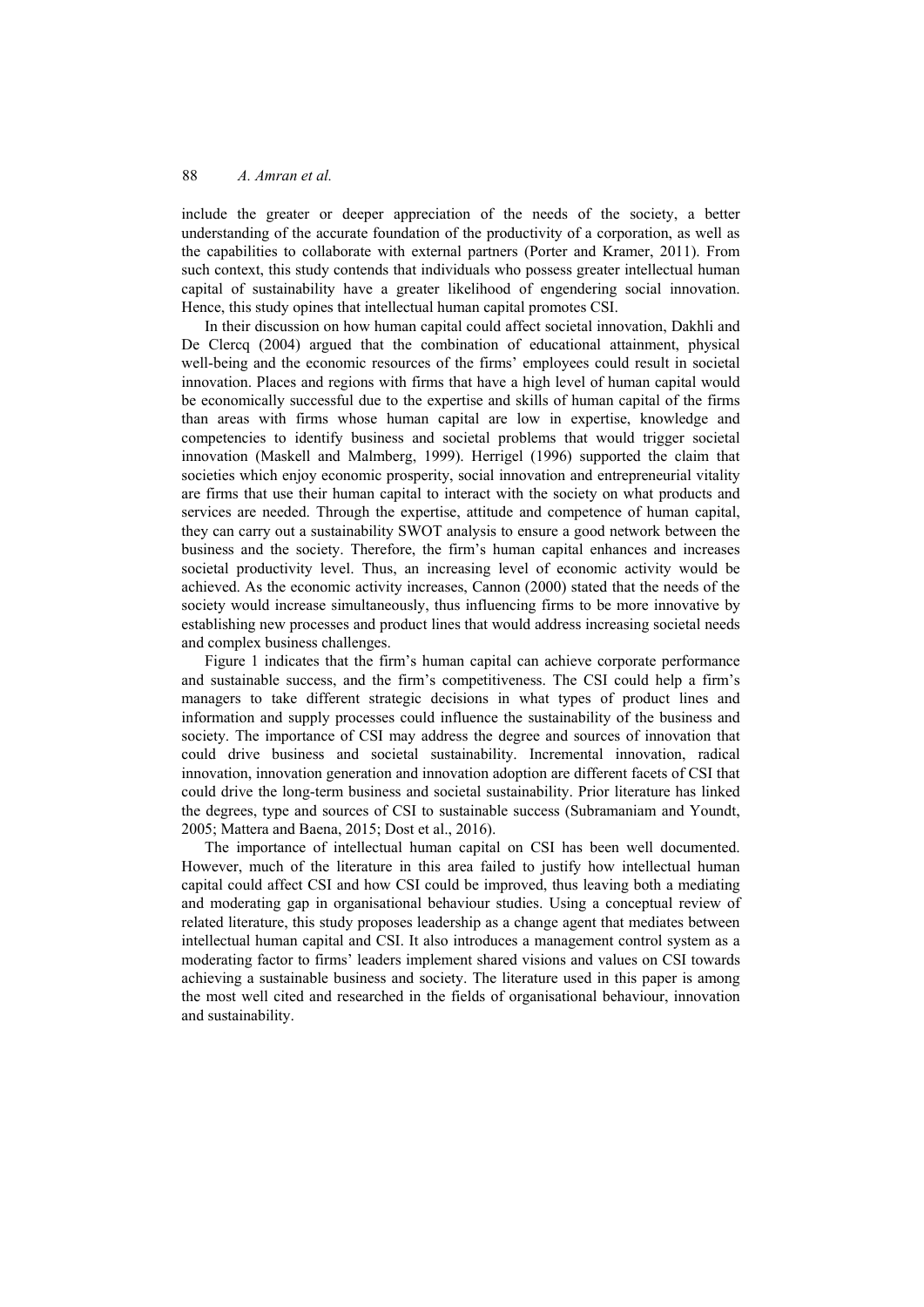## **5 Discussion**

In this paper, we have argued that CSI is influenced by factors of intellectual human capital that are mediated by a change agent, leadership. The extant literature has shown that human capital is important for innovation (Iturrioz et al., 2015; Dost et al., 2016; Kianto et al., 2017; Thrassou et al., 2018). However, these studies have failed to examine how or why intellectual human capital affects CSI for the sustainability of a business and society. According to Arena and Uhl-Bien (2016), if firms are to win the talent war for achieving CSI, they must build, validate and design leadership competency and development programs. This suggests one of the possible ways in which intellectual human capital could affect CSI. The implication is that leadership is a change agent that can bring about better innovation outcomes, especially those related to the sustainability of the business and society. It appears that CSI is, first, dependent on the human phenomenon within complex firms. The successful sustainability of a business and society in a human context is achieved through leadership styles that ensure an interplay between competence, creativity, attitude and employee development. Innovative behaviour is influenced by the role of the firm's leadership in empowering employees and making them more creative and able to identify societal and business problems (Krog and Govender, 2015), while also developing them to design possible methods to solve and sustain complex business situations. Prior studies have used different mediating variables (such as affective commitment, knowledge management capacity, psychological empowerment, and shared values) for the nexus between human capital and innovation (Camelo-Ordaz et al., 2011; Chen and Huang, 2009; Foss et al., 2011; Huang and Liu, 2019), but many of these mediators depend strongly on the role of the firm's leader.

Another problem with the prior literature is its methodological shortcomings. Some studies examined human capital and innovation practices using a company and time series data approach (Dakhli and De Clercq, 2004). Some limitations to this approach are important for future research and practical implications. There is evidence that the intellectual aspect of human capital exerts more influence on organisational growth than its physical aspects (De Clercq et al., 2009). As a result, the behavioural element of human capital is much more important for the firm's sustainability success. For example, tacit social pressures on employees may stifle innovation and prevent them from deviating from established practice (DiMaggio and Powell, 1983). An exploration of the behavioural importance of a firm's intangible assets may be significant if the firm manager is to change a belief system that does not encourage creativity and innovative behaviour. Thus, scholars have documented different behavioural factors of intellectual human capital, including employees' competence, creativity, effectiveness, attitude, retention, and development (Hsu and Fang, 2009; Ployhart et al., 2011).

In today's business environment, firm managers must look beyond company reports to measure the impact of human capital on CSI. To ensure that CSI achieves the goal of the sustainability of the business and society, managers need to examine the behaviours, attitudes and perceptions of their employees towards sustainable success. There have been inconsistent findings in studies of human capital and innovation that use company reports. According to Damanpour and Daniel Wischnevsky (2006), the use of company data to capture human capital and innovation (i.e., looking at such measures as patent costs) has limited the study of different antecedents of intellectual human capital and social innovation. Secondary and company data measuring factors of intellectual human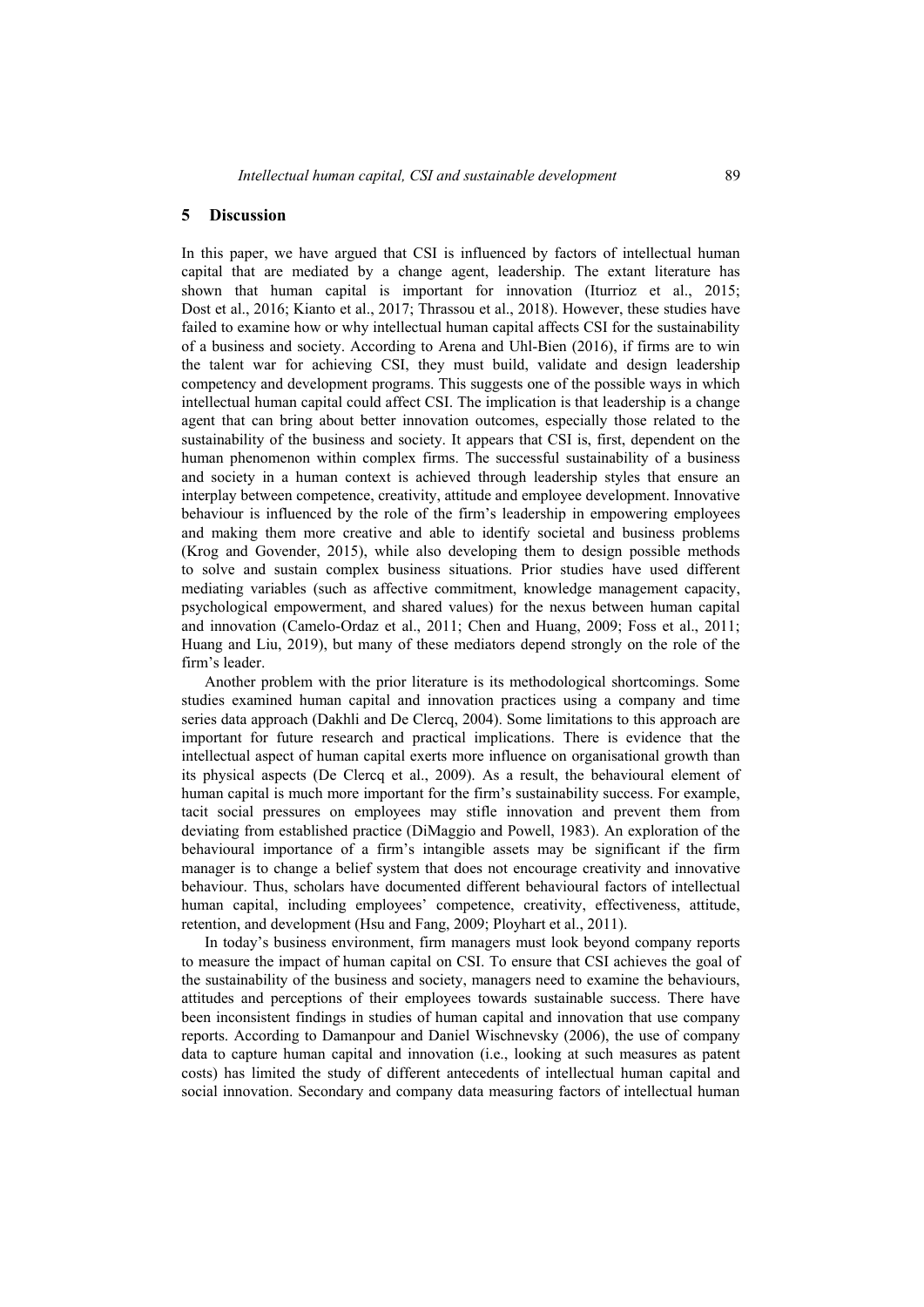capital such as attitude and creativity are unavailable. The use of company data in past studies to capture innovation has contributed to the low level of the in-depth exploration and analysis of the degrees, types and sources of social innovation (Murat Ar and Baki, 2011; Subramaniam and Youndt, 2005). This study contributes by using another methodological approach to measure the different antecedents of intellectual human capital and CSI. Data on intangible assets such as employees' competence, attitude and retention can be captured through questionnaires after applying a reliability and validity test (Dost et al., 2016). For example, while Murat Ar and Baki (2011) found a positive relationship between human capital and innovation across 59 different countries using data from the World Development Report, Subramaniam and Youndt (2005), using a survey approach, found that human capital had a negative effect on the radical, innovative capability of 93 organisations in the US. Since intellectual human capital describes the intangible features of human capital (Bontis et al., 2005), the use of a survey method to capture the behaviours, attitudes, and perceptions of a firm's human capital can reduce the gap in the literature findings on human capital (Tseng and James Goo, 2005; Podsakoff et al., 2012; Raineri, 2017). Another intriguing extension of the literature on social innovation and sustainable development would be to explore the multidimensional aspects of human capital, and the behavioural antecedents of human capital and innovative behaviour, through a survey that can help shape and understand the strategic directions of firms in relation to the sustainability of their businesses and society.

Moreover, one missing link in past studies is the variable of implementation. Although many studies have linked human capital to social innovation (Dost et al., 2016; Kianto et al., 2017; Thrassou et al., 2018), evidence of what strategy should be used for the implementation of intellectual human capital is missing. This gap in the organisation behaviour literature is also seen in the inconsistent findings on the relationship between leadership and innovation (Elrehail et al., 2018; Hou et al., 2019; Zuraik and Kelly, 2019). This study identifies the use of a management control system (MCS) as an implementation strategy for firm leaders who wish to achieve CSI that sustains the business and society. An MCS is used by managers to alter procedural patterns when change is needed and required (Simons, 1995), and enables employees to seek creative and innovative opportunities to solve complex problems relating to business and society (Chenhall and Moers, 2015). An MCS is a belief system that serves to disseminate the values of sustainability of the business and society through sustainability plans and policies (Alt et al., 2015), and leaders can use it to share the values of sustainable innovative goals through organisational stewardship attributed to the leader (Wijethilake et al., 2018).

Although there is increasing attention to social innovation in the literature on organisational studies, the absence of a theoretically motivated operationalisation or conceptualisation of social innovation at the business level has inhibited various types of research on CSI. Hence, it is suggested that future studies should contribute to the increasing literature on social innovation through the development and validation of a measure of social innovation within the context of a corporation. More precisely, future studies should determine the differences between CSI, traditional CSR and global innovation. Although this paper has examined a corporation's internal competences, more research is needed to cover external factors (e.g. institutional factors). Moreover, it may be necessary to conduct empirical studies to determine the connection between intellectual human capital and CSI. In this regard, rigorous testing of the suggested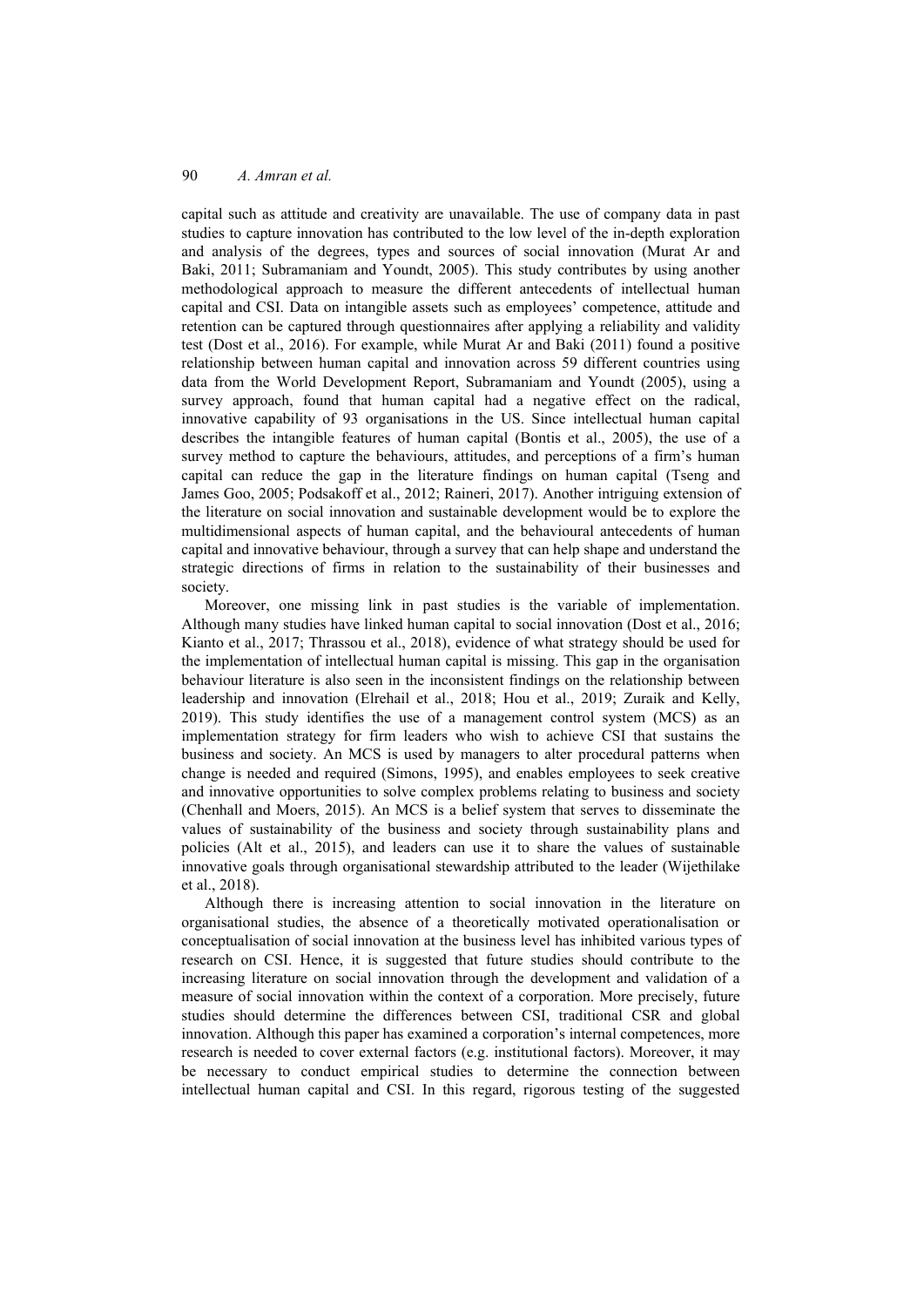framework with exploratory research and a large-scale survey may be necessary. It is also suggested that future studies should examine CSI as a source of competitive advantage (Herrera, 2015). It may also be necessary to determine the link between CSI, firm performance and firm competitiveness. Since social innovation elements or variables are different across settings and relationships, it is also recommended that future studies explore cross-cultural studies across industries. Moreover, future researchers could conduct a longitudinal study to determine a causal relationship between intellectual human capital and CSI. In this present paper, a change agent (leadership) was considered as the only mediating variable. Hence, future research could utilise more mediating variables (e.g. the voice of the employee, commitment and supervisory role) in the link between sustainable intellectual human capital and CSI.

#### **6 Conclusion**

The findings of this conceptual paper offer significant implications for firm managers who wish to utilise their human capital resources as an internal capability that can sustain survival and competition within the industry to which the firm belongs. The paper can give managers insights into how to empower employees to ensure that they enhance their capital (i.e., their expertise, skills, knowledge, interpersonal relationships, communications, and knowledge acquisition culture) to expedite innovation characterised by sustainability, growth, value, competition and survival. Researchers could also benefit from this study in that the sustainability of a business and society is a function of intellectual human capital and CSI. This paper creates a new direction for studies into what determines the sustainability of a business and society by examining non-financial measures rather than solely the commonly emphasised financial indicators (such as return on investment) that ignore a firm's value and societal goals. This study could also benefit researchers and scholars in the field of supply chain management and operations management by examining how intellectual human capital activities could sustain efficient supply chain management and information systems of a firm through the inclusion of CSI.

#### **Acknowledgement**

The author(s) are grateful for the support of Research University Grant (Grant Scheme No: RUI-1001/PPAMC/ 816304) of the Universiti Sains Malaysia. In addition, the authors are grateful to the editor and blind reviewers of the International Journal of Innovation and Sustainable Development for their valuable comments and feedback.

### **References**

- Abdulai, A.F. (2019) 'Social capital and innovation performance in firms', *Innovation and Social Capital in Organizational Ecosystems*, pp.81–97, IGI Global., DOI: 10.4018/978-1-5225- 7721-8.ch005
- Abugre, J.B. and Anlesinya, A. (2019) 'Corporate social responsibility and business value of multinational companies: lessons from a Sub-Saharan African environment', *Journal of African Business*, pp.1–20, doi: 10.1080/15228916.2019.1581002.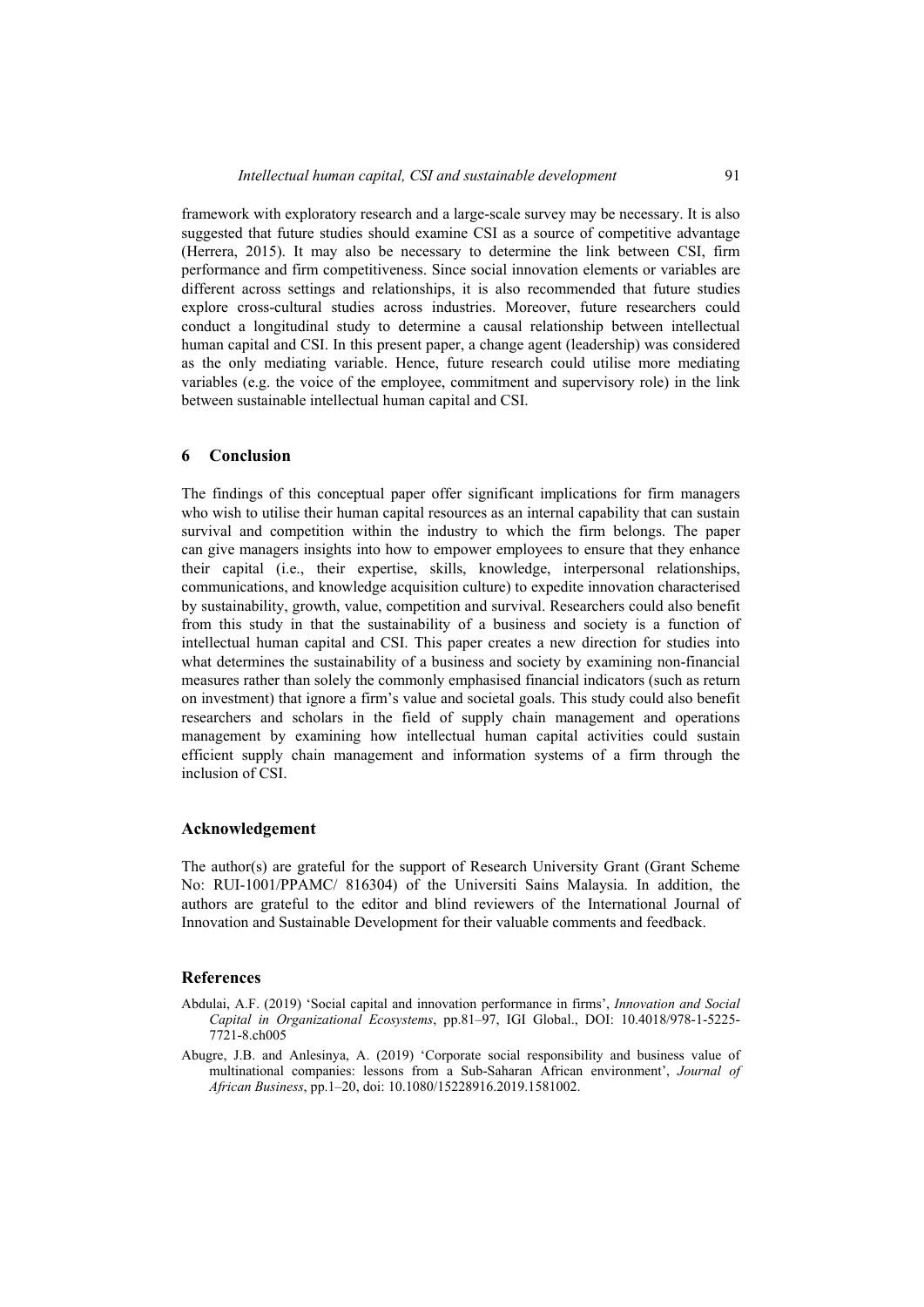- Adrian, S., Fressoli, M. and Thomas, H. (2014) 'Grassroots innovation movements: challenges and contributions', *Journal of Cleaner Production*, Vol. 63, pp.114–124.
- Ahonen, G. (2000) *Generative and Commercially Exploitable Intangible Assets*, Classification of intangibles, Swedish School of Economics and Business Administration, Helsinki, Finland, pp.206–213.
- Allee, V. (2000) 'The value evolution: addressing large implications of an intellectual capital and intangibles perspective', *Journal of Intellectual Capital*, Vol. 1, No. 1, pp.17–32.
- Alt, E., Díez-de-Castro, E. and Lloréns-Montes, F. (2015) 'Linking employee stakeholders to environmental performance: the role of proactive environmental strategies and shared vision', *Journal of Business Ethics*, Vol. 128, No. 1, pp.167–181.
- Amit, R. and Schoemaker, P.J. (1993) 'Strategic assets and organizational rent', *Strategic Management Journal*, Vol. 14, No. 1, pp.33–46.
- Arena, M.J. and Uhl-Bien, M. (2016) 'Complexity leadership theory: shifting from human capital to social capital', *People and Strategy*, Vol. 39, No. 2, pp.22–27.
- Arora, A., Belenzon, S. and Patacconi, A. (2019) 'A theory of the US innovation ecosystem: evolution and the social value of diversity', *Industrial and Corporate Change*, Vol. 28, No. 2, pp.289–307.
- Augier, M. and Teece, D.J. (2009) 'Dynamic capabilities and the role of managers in business strategy and economic performance', *Organization Science*, Vol. 20, No. 2, pp.410–421.
- Auriac, J. (2010) 'Corporate social innovation: companies and non-governmental organisations are forging new types of relationships. Do they really work for the benefit of both?', *OECD Observer*, Vol. 279, pp.32–34.
- Baker, S. and Mehmood, A. (2015) 'Social innovation and the governance of sustainable places', *Local Environment*, Vol. 20, No. 3, pp.321–334.
- Barczak, G. (2012) 'The Future of NPD/Innovation Research', *Journal of Product Innovation Management*, Vol. 29, No. 3, pp.355–357.
- Barney, J. (1991) 'Firm resources and sustained competitive advantage', *Journal of Management*, Vol. 17, No. 1, pp.99–120.
- Baron-Cohen, S. (2011) *Zero Degrees of Empathy: A New Theory of Human Cruelty*, Vol. 30, Penguin, UK.
- Baumann, H., Christensen, C., Ruggles, R. and Sadtler, T. (2006) 'Disruptive innovation for social change', *Harvard Business Review*, Vol. 84, No. 12, pp.94–101.
- Becker, G.S. (1964) *Human Capital Theory*, Columbia, New York.
- Bhatt, P. and Altinay, L. (2013) 'How social capital is leveraged in social innovations under resource constraints?', *Management Decision*, Vol. 51, No. 9, pp.1772–1792.
- Birchall, A., Carnegie, T., Draimin, T., Elkington, L. and Love, C. (2014) *Breaking through: How Corporate Social Innovation Creates Business Opportunity*, Retrieved from: https://www.kpmg.com/Ca/en/IssuesAndInsights/ArticlesPublications/Documents/5441- KPMG-Social-Innovation-Report-FY14-web-Final.pdf (Accessed 3 January, 2019).
- Bontis, N. and Fitz-Enz, J. (2002) 'Intellectual capital ROI: a causal map of human capital antecedents and consequents', *Journal of Intellectual Capital*, Vol. 3, No. 3, pp.223–247.
- Bontis, N., Wu, S., Wang, W-Y. and Chang, C. (2005) 'Intellectual capital and performance in causal models: evidence from the information technology industry in Taiwan', *Journal of Intellectual Capital*, Vol. 6, No. 2, pp.222–236.
- Bouchard, M.J. (2012) 'Social innovation, an analytical grid for understanding the social economy: the example of the Québec housing sector', *Service Business*, Vol. 6, No. 1, pp.47–59.
- Bright, D.S. and Godwin, L.N. (2010) 'Encouraging social innovation in global organizations: integrating planned and emergent approaches', *Journal of Asia-Pacific Business*, Vol. 11, No. 3, pp.179–196.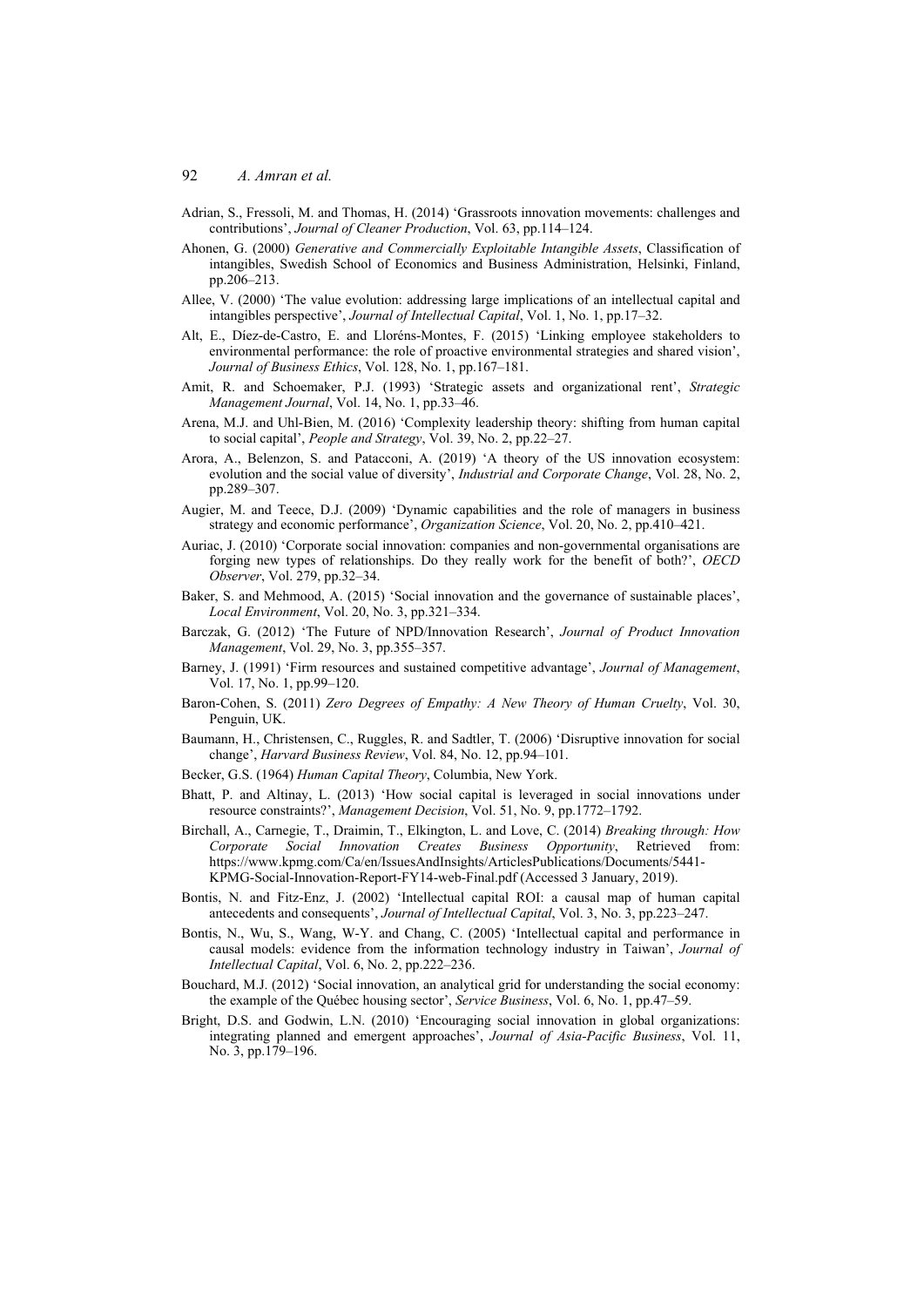- Cainelli, G., De Marchi, V. and Grandinetti, R. (2015) 'Does the development of environmental innovation require different resources? Evidence from Spanish manufacturing firms', *Journal of Cleaner Production*, Vol. 94, pp.211–220.
- Cajaiba-Santana, G. (2014) 'Social innovation: moving the field forward. A conceptual framework', *Technological Forecasting and Social Change*, Vol. 82, pp.42–51.
- Camelo-Ordaz, C., Garcia-Cruz, J., Sousa-Ginel, E. and Valle-Cabrera, R. (2011) 'The influence of human resource management on knowledge sharing and innovation in Spain: the mediating role of affective commitment', *The International Journal of Human Resource Management*, Vol. 22, No. 07, pp.1442–1463.
- Cannon, E. (2000) 'Human capital: level versus growth effects', *Oxford Economic Papers*, Vol. 52, pp.670–677.
- Caves, R.E. (1980) 'Industrial organization, corporate strategy and structure', *Readings in Accounting for Management Control*, Springer, Boston, MA, pp.335–370.
- Cavicchi, C., Vagnoni, E., Cleary, P., Jenter, C., Volk, L., Oray, E. and Blumenthal, D. (2017) 'Does intellectual capital promote the shift of healthcare organizations towards sustainable development? Evidence from Italy', *Journal of Cleaner Production*, Vol. 76, Nos. 5–6, pp.480–483.
- Chen, C.J. and Huang, J.W. (2009) 'Strategic human resource practices and innovation performance – the mediating role of knowledge management capacity', *Journal of Business Research*, Vol. 62, No. 1, pp.104–114.
- Chen, X.P. and Chen, C.C. (2004) 'On the intricacies of the Chinese Guanxi: a process model of Guanxi development', *Asia Pacific Journal of Management*, Vol. 21, No. 3, pp.305–324.
- Chenhall, R.H. and Moers, F. (2015) 'The role of innovation in the evolution of management accounting and its integration into management control', *Accounting, Organizations and Society*, Vol. 47, pp.1–13.
- Chin, T., Yang, Y., Zhang, P., Yu, X. and Cao, L. (2019) 'Co-creation of social innovation: corporate universities as innovative strategies for Chinese firms to engage with society', *Sustainability*, Vol. 11, No. 5, p.1438.
- Chizari, A., Abdollahramezani, S., Jamali, M.V. and Salehi, J.A. (2016) 'Analog optical computing based on a dielectric meta-reflect array', *Optics Letters*, Vol. 41, No. 15, pp.3451–3454.
- Choi, N. and Majumdar, S. (2015) 'Social innovation: towards a conceptualisation', *Technology and Innovation for Social Change*, Springer, New Delhi, pp.7–34.
- Coleman, J.S. (1988) 'Social capital in the creation of human capital', *American Journal of Sociology*, Vol. 94, pp.S95-S120.
- Dakhli, M. and De Clercq, D. (2004) 'Human capital, social capital, and innovation: a multi-country study', *Entrepreneurship & Regional Development*, Vol. 16, No. 2, pp.107–128.
- Damanpour, F. and Daniel Wischnevsky, J. (2006) 'Research on innovation in organizations: distinguishing innovation-generating from innovation-adopting organizations', *Journal of Engineering and Technology Management*, Vol. 23, No. 4, pp.269–291.
- Datta, S. and Iskandar-Datta, M. (2014) 'Upper-echelon executive human capital and compensation: generalist vs specialist skills', *Strategic Management Journal*, Vol. 35, No. 12, pp.1853–1866.
- Davidsen, E.B. (2016) *Corporate Social Innovation is the New Corporate Social Responsibility*, The Multilateral Investment Fund of the Inter-American Development Bank Group's Blog, Retrieved from http://www.huffingtonpost.com/fomin/corporate-socialinnovati \_b\_7714714.html
- De Clercq, D., Thongpapanl, N. & Dimov, D.J. (2009) 'When good conflict gets better and bad conflict becomes worse: the role of social capital in the conflict–innovation relationship', *Journal of the Academy of Marketing Science*, Vol. 37, No. 3, pp.283–297.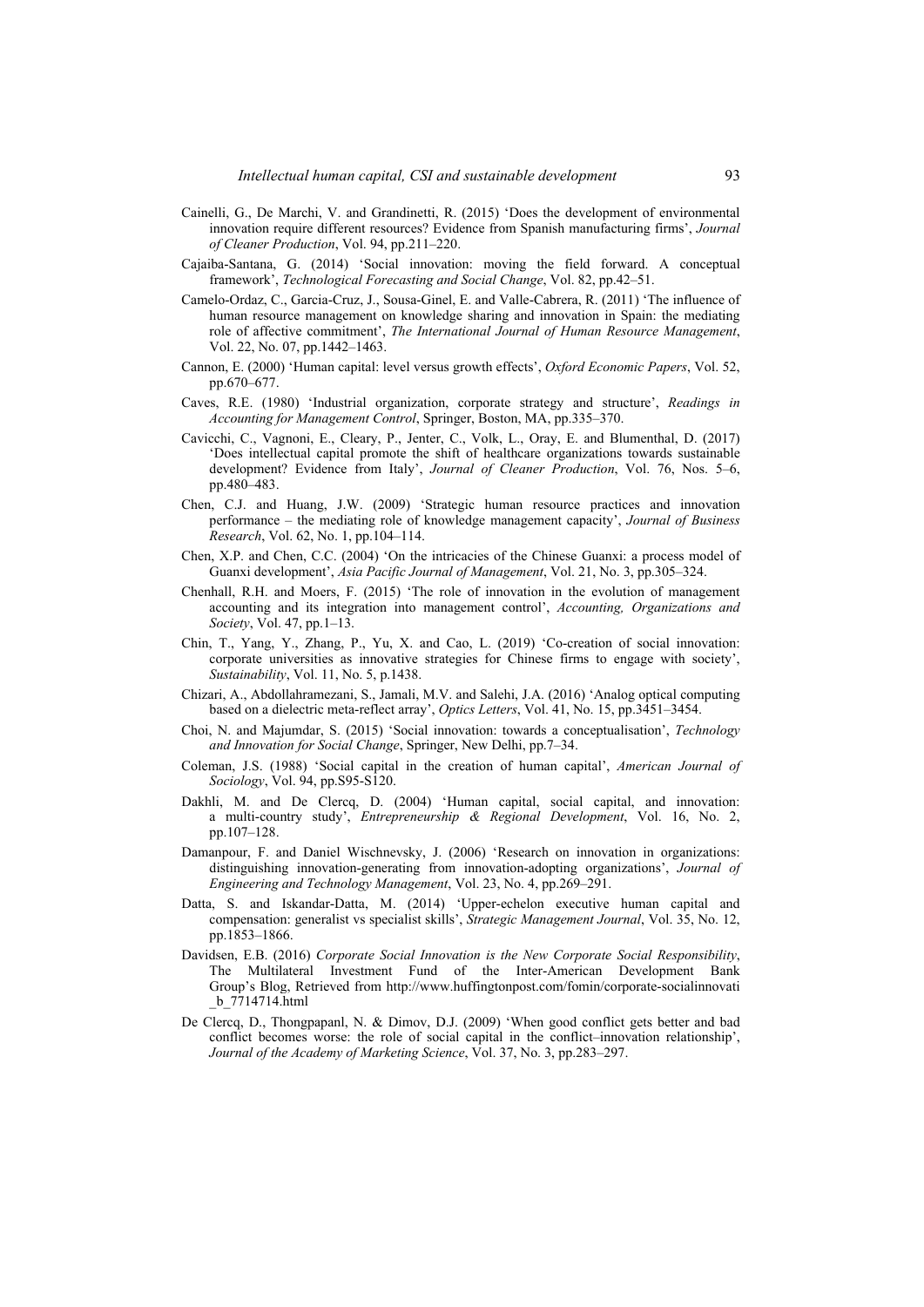- Delgado-Verde, M., Martín-de Castro, G. and Amores-Salvadó, J. (2016) 'Intellectual capital and radical innovation: exploring the quadratic effects in technology-based manufacturing firms', *Technovation*, Vol. 54, pp.35–47.
- DiMaggio, P. and Powell, W.W. (1983) 'The iron cage revisited: Institutional isomorphism and collective rationality in organizational fields', *American Sociological Review*, Vol. 48, pp.147–160.
- Dost, M., Badir, Y.F., Ali, Z. and Tariq, A. (2016) 'The impact of intellectual capital on innovation generation and adoption', *Journal of Intellectual Capital*, Vol. 17, No. 4, pp.675–695.
- Doyle, P. and Kathryn, C. (2016) 'Shared value through inner knowledge creation', *Journal of Business Ethics*, Vol. 135, pp.543–555.
- Edwards-Schachter, M.E., Matti, C.E. and Alcántara, E. (2012) 'Fostering quality of life through social innovation: A living lab methodology study case', *Review of Policy Research*, Vol. 29, No. 6, pp.672–692.
- Eisenhardt, K.M. and Brown, S.L. (1998) 'Patching: restitching business portfolios in dynamic markets', *Harvard Business Review*, Vol. 77, pp.72–82.
- Elrehail, H., Emeagwali, O.L., Alsaad, A. and Alzghoul, A. (2018) 'The impact of transformational and authentic leadership on innovation in higher education: the contingent role of knowledge sharing', *Telematics and Informatics*, Vol. 35, No. 1, pp.55–67.
- Fernandez, R.M., Castilla, E.J. and Moore, P. (2000) 'Social capital at work: networks and employment at a phone center', *American Journal of Sociology*, Vol. 105, No. 5, pp.1288–1356.
- Fincham, R. and Roslender, R. (2003) 'Intellectual capital accounting as management fashion: a review and critique', *European Accounting Review*, Vol. 12, No. 4, pp.781–795.
- Foss, N.J., Laursen, K. and Pedersen, T. (2011) 'Linking customer interaction and innovation: the mediating role of new organizational practices', *Organization Science*, Vol. 22, No.4, pp.980–999.
- Gabriela, L. (2012) 'Social innovations in the context of modernization', *Sociologia (Slovakia)*, Vol. 44, No. 3, pp.291–313.
- Gogan, M.L. (2014) 'An innovative model for measuring intellectual capital', *Procedia-Social and Behavioral Sciences*, Vol. 124, pp.194–199.
- Googins, B. (2013) 'Leading with innovation: transforming corporate social responsibility', *Social Innovation*, Springer, Berlin, Heidelberg, pp.89–98.
- Grossman, G. and Helpman, E. (1994) *Electoral Competition and Special Interest Politics*, NBER Working Paper, Cambridge, MA.
- Hashim, A.N., Yusof, Z.Y. and Esa, R. (2015) 'The Malay version of the early childhood oral health impact scale (Malay-ECOHIS)–assessing validity and reliability', *Health and Quality of Life Outcomes*, Vol. 13, No. 1, pp.1–10.
- Helfat, C.E. and Peteraf, M.A. (2003) 'The dynamic resource-based view: capability lifecycles', *Strategic Management Journal*, Vol. 24, No. 10, pp.997–1010.
- Herrera, M.E.B. (2015) 'Creating competitive advantage by institutionalizing corporate social innovation', *Journal of Business Research*, Vol. 68, No. 7, pp.1468–1474.
- Herrigel, G. (1996) *Industrial Constructions: The Sources of German Industrial Power*, Cambridge University Press, Cambridge.
- Hesselbarth, C. and Schaltegger, S. (2014) 'Educating change agents for sustainability learnings from the first sustainability management master of business administration', *Journal of Cleaner Production*, Vol. 62, pp.24–36.
- Hoffman, R.C. and Hegarty, W.H. (1993) 'Top management influence on innovations: effects of executive characteristics and social culture', *Journal of Management*, Vol. 19, No. 3, pp.549–574.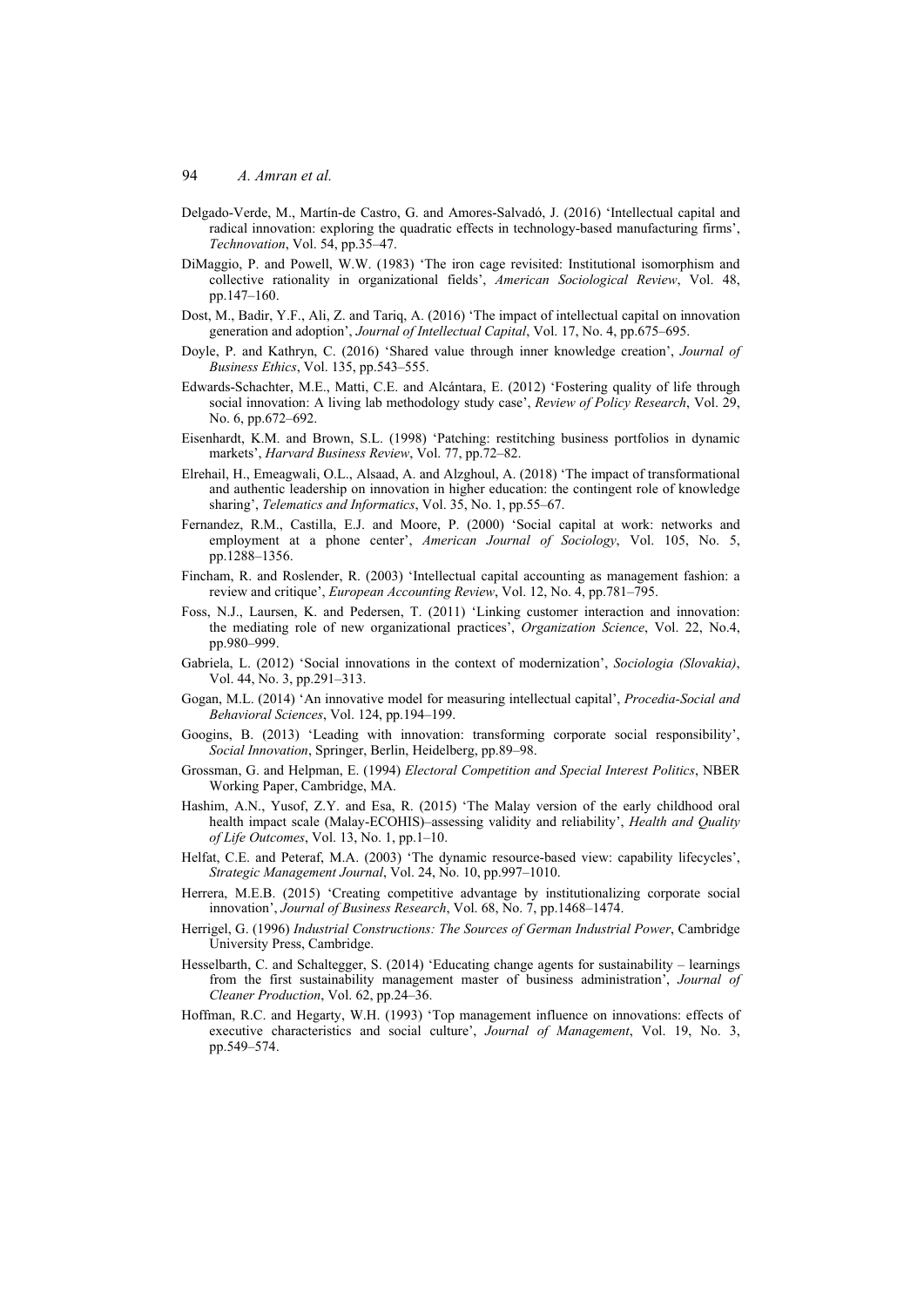- Hoopes, D.G., Madsen, T.L. and Walker, G. (2003) 'Guest editors' introduction to the special issue: why is there a resource-based view? Toward a theory of competitive heterogeneity', *Strategic Management Journal*, Vol. 24, No. 10, pp.889–902.
- Hou, B., Hong, J., Zhu, K. and Zhou, Y. (2019) 'Paternalistic leadership and innovation: the moderating effect of environmental dynamism', *European Journal of Innovation Management*, Vol. 22, No. 1, pp.84–104.
- Hsu, L.C. and Wang, C.H. (2012) 'Clarifying the effect of intellectual capital on performance: the mediating role of dynamic capability', *British Journal of Management*, Vol. 23, No. 2, pp.179–205.
- Hsu, Y-H. and Fang, W. (2009) 'Intellectual capital and new product development performance: the mediating role of organizational learning capability', *Technological Forecasting and Social Change*, Vol. 76, No. 5, pp.664–677.
- Huang, C.E. and Liu, C.H. (2019) 'Impacts of social capital and knowledge acquisition on service innovation: an integrated empirical analysis of the role of shared values', *Journal of Hospitality Marketing & Management*, Vol. 28, No. 5, pp.645–664.
- Hubert, A. (2010) *Empowering People, Driving Change: Social Innovation in the European Union*, Bureau of European Policy Advisers, Luxembourg, https://ec.europa.eu/epsc/ (Accessed 30 April, 2019).
- Iturrioz, C., Aragón, C. and Narvaiza, L. (2015) 'How to foster shared innovation within SMEs' networks: social capital and the role of intermediaries', *European Management Journal*, Vol.33, No. 2, pp.104–115.
- Iyer, G. and Soberman, D.A. (2016) 'Social responsibility and product innovation', *Marketing Science*, Vol. 35 No. 5, pp.727–742.
- Jaeger-Erben, M., Rückert-John, J. and Schafer, M. (2015) 'Sustainable consumption through social innovation: a typology of innovations for sustainable consumption practices', *Journal of Cleaner Production*, Vol. 108, pp.784–798.
- Jali, M.N., Abas, Z. and Ariffin, A.S. (2017) 'Corporate social responsibility and corporate social innovation: a conceptual understanding', *SHS Web of Conferences*, EDP Sciences, Vol. 34, p.01001.
- Jamali, D., Yianni, M. and Abdallah, H. (2011) 'Strategic partnerships, social capital and innovation: accounting for social alliance innovation', *Business Ethics: A European Review*, Vol. 20, No. 4, pp.375–391.
- Jupp, R. (2002) *Getting Down to Business. An Agenda for Corporate Social Innovation*, Demos Publication, London.
- Kang, S.C. and Snell, S.A. (2009) 'Intellectual capital architectures and ambidextrous learning: a framework for human resource management', *Journal of Management Studies*, Vol. 46, No. 1, pp.65–92.
- Kanter, R.M. (1999) 'From spare change to real change. The social sector as beta site for business innovation', *Harvard Business Review*, Vol. 77, No. 3, pp.123–132.
- Kato, M., Okamuro, H. and Honjo, Y. (2015) 'Does Founders' human capital matter for innovation? Evidence from Japanese start-ups', *Journal of Small Business Management*, Vol. 53, No. 1, pp.114–128.
- Kianto, A., Sáenz, J. and Aramburu, N. (2017) 'Knowledge-based human resource management practices, intellectual capital and innovation', *Journal of Business Research*, Vol. 81, pp.11–20.
- Krog, C.L. and Govender, K. (2015) 'The relationship between servant leadership and employee empowerment, commitment, trust and innovative behaviour: a project management perspective', *SA Journal of Human Resource Management*, Vol. 13, No. 1, pp.1–12.
- Lee, K.H. and Min, B. (2015) 'Green R&D for eco-innovation and its impact on carbon emissions and firm performance', *Journal of Cleaner Production*, Vol. 108, pp.534–542.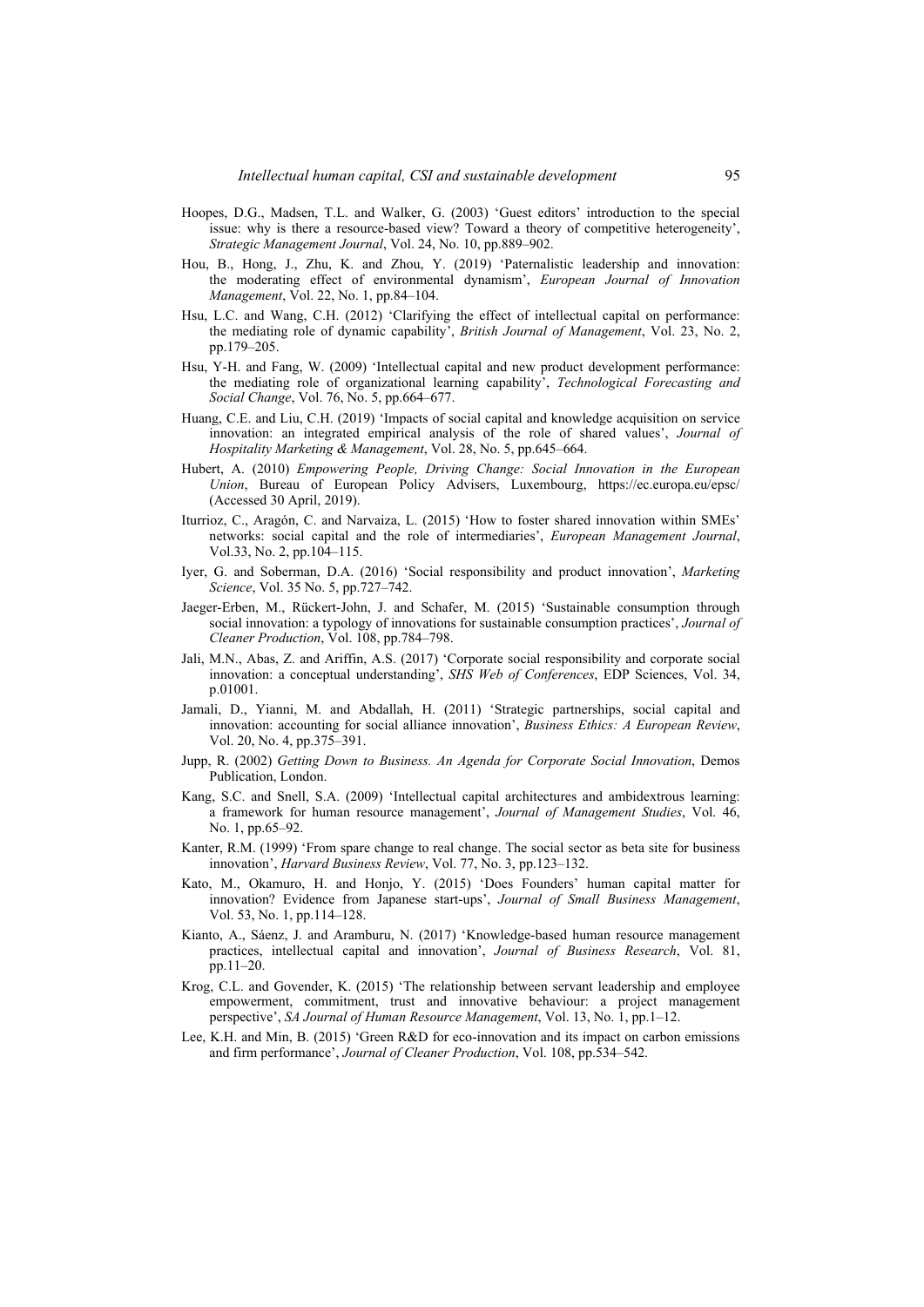- Leonidou, L.C., Leonidou, C.N., Fotiadis, T.A. and Zeriti, A. (2013) 'Resources and capabilities as drivers of hotel environmental marketing strategy: Implications for competitive advantage and performance', *Tourism Management*, Vol. 35, pp.94–110.
- Lepak, D.P. and Snell, S.A. (1999) 'The human resource architecture: toward a theory of human capital allocation and development', *Academy of Management Review*, Vol. 24, No. 1, pp.31–48.
- Lin, H. (2019) 'Government–business partnerships for radical eco-innovation', *Business & Society*, Vol. 58, No. 3, pp.533–573.
- Linnenluecke, M.K. and Griffiths, A. (2010) 'Corporate sustainability and organizational culture', *Journal of World Business*, Vol. 45, No. 4, pp.357–366.
- Lozano, R., Carpenter, A. and Huisingh, D. (2015) 'A review of 'theories of the firm' and their contributions to corporate sustainability', *Journal of Cleaner Production*, Vol. 106, pp.430–442.
- Marcy, R.T. (2015) 'Breaking mental models as a form of creative destruction: the role of leader cognition in radical social innovations', *Leadership Quarterly*, Vol. 26, No. 3, pp.370–385.
- Maskell, P. and Malmberg, A. (1999) 'Localised learning and industrial competitiveness', *Cambridge Journal of Economics*, Vol. 23, pp.167–185.
- Massey, B.L. (2016) 'Resource-based analysis of the survival of independent web-native news ventures', *Journalism & Mass Communication Quarterly*, Vol. 93, No. 4, pp.770–788.
- Mattera, M. and Baena, V. (2015) 'The key to carving out a high corporate reputation based on innovation: corporate social responsibility', *Social Responsibility Journal*, Vol. 11, No. 2, pp.221–241.
- McElroy, M.W. (2002) 'Social innovation capital', *Journal of Intellectual Capital*, Vol. 3, No. 1, pp.30–39.
- Mention, A.L. (2012) 'Intellectual capital, innovation and performance: a systematic review of the literature', *Business and Economic Research*, Vol. 2, No. 1, pp.1–37.
- Metcalf, L. and Benn, S. (2013) 'Leadership for sustainability: an evolution of leadership ability', *Journal of Business Ethics*, Vol. 112, No. 3, pp.369–384.
- Mirvis, P. and Googins, B. (2018) 'Engaging employees as social innovators', *California Management Review*, Vol. 60, No. 4, pp.25–50.
- Mirvis, P., Herrera, M.E.B., Googins, B. and Albareda, L. (2016) 'Corporate social innovation: How firms learn to innovate for the greater good', *Journal of Business Research*, Vol. 69, No. 11, pp.5014–5021.
- Mirvis, P.H., Googins, B. and Kiser, C. (2012) *Corporate Social Innovation*, Lewis Institute, Social Innovation Lab, Babson University, Wellesley, MA.
- Morris, S.S. and Snell, S.A. (2011) 'Intellectual capital configurations and organizational capability: an empirical examination of human resource subunits in the multinational enterprise', *Journal of International Business Studies*, Vol. 42, No. 6, pp.805–827.
- Mulgan, G. (2006) 'The process of social innovation', *Innovations: Technology, Governance, Globalization*, Vol. 1, No. 2, pp.145–162.
- Mulgan, G., Tucker, S., Ali, R. and Sanders, B. (2007) *Social Innovation: What it is, Why it Matters and How it can be Accelerated*, pp.1–52, http://eureka.sbs.ox.ac.uk/761/1/Social \_Innovation.pdf (Accessed 3 January, 2019).
- Murat Ar, I. and Baki, B. (2011) 'Antecedents and performance impacts of product versus process innovation: Empirical evidence from SMEs located in Turkish science and technology parks', *European Journal of Innovation Management*, Vol. 14, No. 2, pp.172–206.
- Nahapiet, J. and Ghoshal, S. (1998) 'Social capital, intellectual capital, and the organizational advantage', *Academy of Management Review*, Vol. 23, No. 2, pp.242–266.
- Odunlade (2017) *Beyond CSR: Evaluation of the Concept of Corporate Social Innovation as an Alternative to CSR*, Unpublished thesis, the University of Waterloo, Canada.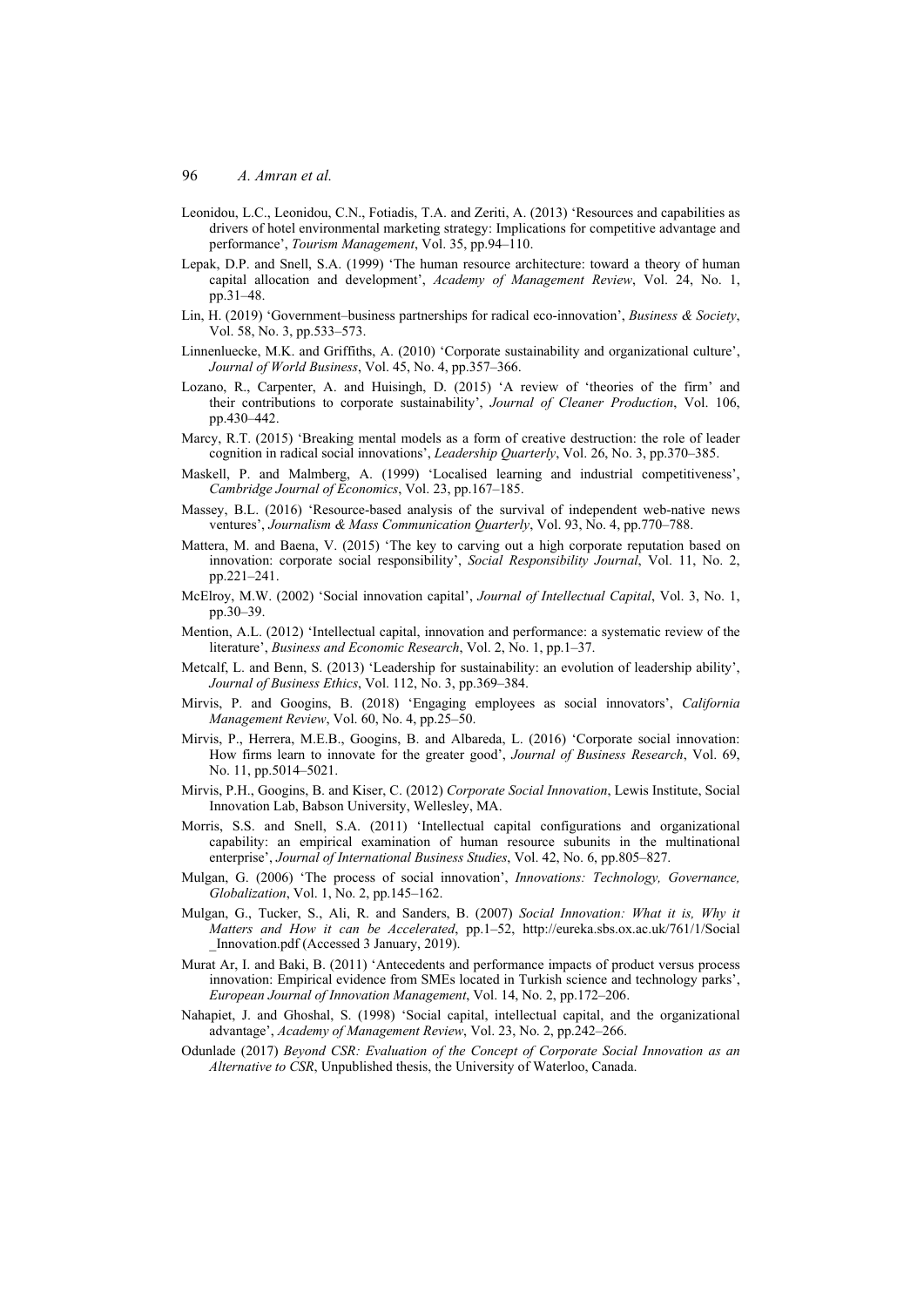- OECD (2011) 'Fostering innovation to address social challenges', *Workshop Proceedings, Innovation Strategy*, pp.1–99, Retrieved from http://www.oecd.org/sti/inno/47861327.pdf
- Perkmann, M., Neely, A. and Walsh, K. (2011) 'How should firms evaluate success in university–industry alliances? A performance measurement system', *R&D Management*, Vol. 41, No.2, pp.202–216.
- Peteraf, M.A. and Bergen, M.E. (2003) 'Scanning dynamic competitive landscapes: a market-based and resource-based framework', *Strategic Management Journal*, Vol. 24, No. 10, pp.1027–1041.
- Phillips, W., Lee, H., Ghobadian, A., O'Regan, N. and James, P. (2015) 'Social innovation and social entrepreneurship: A systematic review', *Group & Organization Management*, Vol. 40, No. 3, pp.428–461.
- Phills, J.A., Deiglmeier, K. and Miller, D.T. (2008) 'Rediscovering social innovation', *Stanford Social Innovation Review*, Vol. 6, No. 4, pp.34–43.
- Ployhart, R.E., Van Iddekinge, C.H. and MacKenzie, W.I. (2011) 'Acquiring and developing human capital in service context: the interconnectedness of human capital resources', *Academy of Management Journal*, Vol. 54, No. 2, pp.353–368.
- Ployhart, R.E., Weekley, J.A. and Baughman, K. (2006) 'The structure and function of human capital emergence: a multilevel examination of the attraction-selection-attrition model', *Academy of Management Journal*, Vol. 49, No. 4, pp.661–677.
- Podsakoff, P.M., MacKenzie, S.B. and Podsakoff, N.P. (2012) 'Sources of method bias in social science research and recommendations on how to control it', *Annual Review of Psychology*, Vol. 63, pp.539–569.
- Pol, E. and Ville, S. (2009) 'Social innovation: buzz word or enduring term?', *Journal of Socio-Economics*, Vol. 38, No. 6, pp.878–885.
- Porter, M.E. and Kramer, M.R. (2011) 'Creating shared value', *Harvard Business Review*, Vol. 89, pp.62–77.
- Pot, F.D., Totterdill, P. and Dhondt, S. (2016) 'Workplace innovation: European policy and theoretical foundation', *World Review of Entrepreneurship, Management and Sust. Development*, Vol. 12, No. 1, pp.13–32.
- Provo, N.M. (2016) 'Why congress should extent the expiring solar energy investment tax credit', *The Federal Lawyer*, Vol. 3, pp.38–83.
- Raineri, A. (2017) 'Linking human resources practices with performance: the simultaneous mediation of collective affective commitment and human capital', *The International Journal of Human Resource Management*, Vol. 28, No. 22, pp.3149–3178.
- Razafindrambinina, D. and Kariodimedjo, D. (2011) 'Is company intellectual capital linked to corporate social responsibility disclosure? Findings from Indonesia', *Communications of the IBIMA*, Vol. 2011, pp.1–12.
- Rogers, C.R. (1962) 'The interpersonal relationship', *Harvard Educational Review*, Vol. 32, No. 4, pp.416–429.
- Rogers, R.D. and Seddon, K.R. (2003) 'Ionic liquids solvents of the future?', *Science*, Vol. 302, No. 5646, pp.792–793.
- Roslender, R. and Fincham, R. (2004) 'Intellectual capital accounting in the UK: a field study perspective', *Accounting, Auditing & Accountability Journal*, Vol. 17, No. 2, pp.178–209.
- Ross, C. (1997) *Edward Iv*, Yale University Press, USA.
- Salgado, F.P., Abbott, D. and Wilson, G. (2018) 'Dimensions of professional competences for interventions towards sustainability', *Sustainability Science*, Vol. 13, No. 1, pp.163–177.
- Santos-Rodrigues, H., Faria, J., Cranfield, D. and Morais, C. (2013) 'Intellectual capital and innovation: a case study of a public healthcare organisation in Europe', *Electronic Journal of Knowledge Management*, Vol. 11, No. 4, pp.361.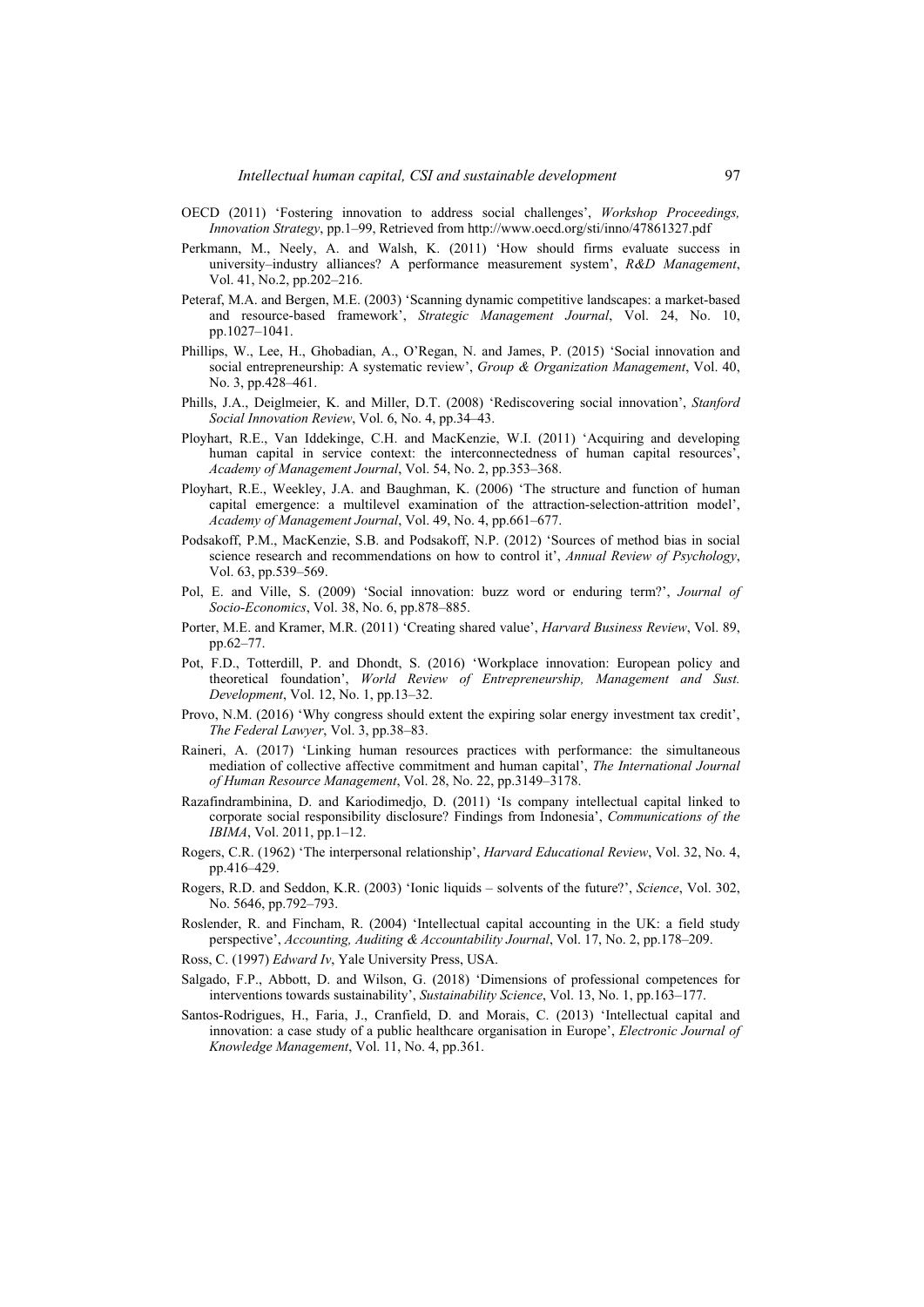- Sanzo-Perez, M.J., Álvarez-González, L.I. and Rey-García, M. (2015) 'How to encourage social innovations: a resource-based approach', *The Service Industries Journal*, Vol. 35, Nos. 7–8, pp.430–447.
- Saul, J. (2011) 'Book highlight corporate social innovation', *Global Business and Organizational Excellence*, Vol. 30, No. 5, pp.78–87.
- Schweitzer, F., Rau, C., Gassmann, O. and Van Den Hende, E. (2015) 'Technologically reflective individuals as enablers of social innovation', *Journal of Product Innovation Management*, Vol. 32, No. 6, pp.847–860.
- Seelos, C. and Mair, J. (2005) 'Social entrepreneurship: Creating new business models to serve the poor', *Business Horizons*, Vol. 48, No. 3, pp.241–246.
- Seyfang, G. and Smith, A. (2007) 'Grassroots innovations for sustainable development: towards a new research and policy agenda', *Environmental Politics*, Vol. 16, No. 4, pp.584–603.
- Siebenhüner, B. and Arnold, M. (2007) 'Organizational learning to manage sustainable development', *Business Strategy and the Environment*, Vol. 16, pp.339–353.
- Simons, R. (1995) *Levers of Control: How Managers Use Innovative Control Systems to Drive Strategic Renewal*, Harvard Business Press, USA, Boston.
- Spiess-Knafl, W., Mast, C. and Jansen, S.A. (2015) 'On the nature of social business model innovation', *Social Business*, Vol. 5, No. 2, pp.113–130.
- Sterling, S. and Thomas, I. (2006) 'Education for sustainability: the role of capabilities in guiding university curricula', *International Journal of Innovation and Sustainable Development*, Vol. 1, No. 4, pp.349–370.
- Strandberg, C. (2015) *Corporate Social Innovation. By Coro Strandberg Principal, Strandberg Consulting commissioned by Employment and Social Development Canada*, pp.1–18.
- Subramaniam, M. and Youndt, M.A. (2005) 'The influence of intellectual capital on the types of innovative capabilities', *Academy of Management Journal*, Vol. 48, No. 3, pp.450–463.
- Tabassi, A.A., Roufechaei, K.M., Ramli, M., Bakar, A.H.A., Ismail, R. and Pakir, A.H.K. (2016) 'Leadership competencies of sustainable construction project managers', *Journal of Cleaner Production*, Vol. 124, pp.339–349.
- Thomas, I. and Day, T. (2014) 'Sustainability capabilities, graduate capabilities, and Australian universities', *International Journal of Sustainability in Higher Education*, Vol. 15, No. 2, pp.208–227.
- Thrassou, A., Vrontis, D. and Bresciani, S. (2018) 'The agile innovation pendulum: family business innovation and the human, social, and marketing capitals', *International Studies of Management & Organization*, Vol. 48, No. 1, pp.88–104.
- Tseng, C.Y. and James Goo, Y.J. (2005) 'Intellectual capital and corporate value in an emerging economy: empirical study of Taiwanese manufacturers', *R&D Management*, Vol. 35, No. 2, pp.187–201.
- Ümarik, M., Loogma, K. and Tafel-Viia, K. (2014) 'Restructuring vocational schools as social innovation?', *Journal of Educational Administration*, Vol. 52, No. 1, pp.97–115.
- Unceta, A., Castro-Spila, J. and García Fronti, J. (2016) 'Social innovation indicators', Innovation: *The European Journal of Social Science Research*, Vol. 29, No. 2, pp.192–204.
- Užienė, L. (2015) 'Open innovation, knowledge flows and intellectual capital', *Procedia-Social and Behavioral Sciences*, Vo. 213, pp.1057–1062.
- Varadarajan, R. and Kaul, R. (2018) 'Doing well by doing good innovations: alleviation of social problems in emerging markets through corporate social innovations', *Journal of Business Research*, Vol. 86, pp.225–233.
- Violo, M. (2018) *25 Companies Carrying Out Corporate Social Innovation*, Available at: https://www.socialinnovationexchange.org/insights/25-companies-carrying-out-corporatesocial-innovation (Accessed 3 January, 2019).
- Wernerfelt, B. (1984) 'A resource-based view of the firm', *Strategic Management Journal*, Vol. 5, No. 2, pp.171–180.